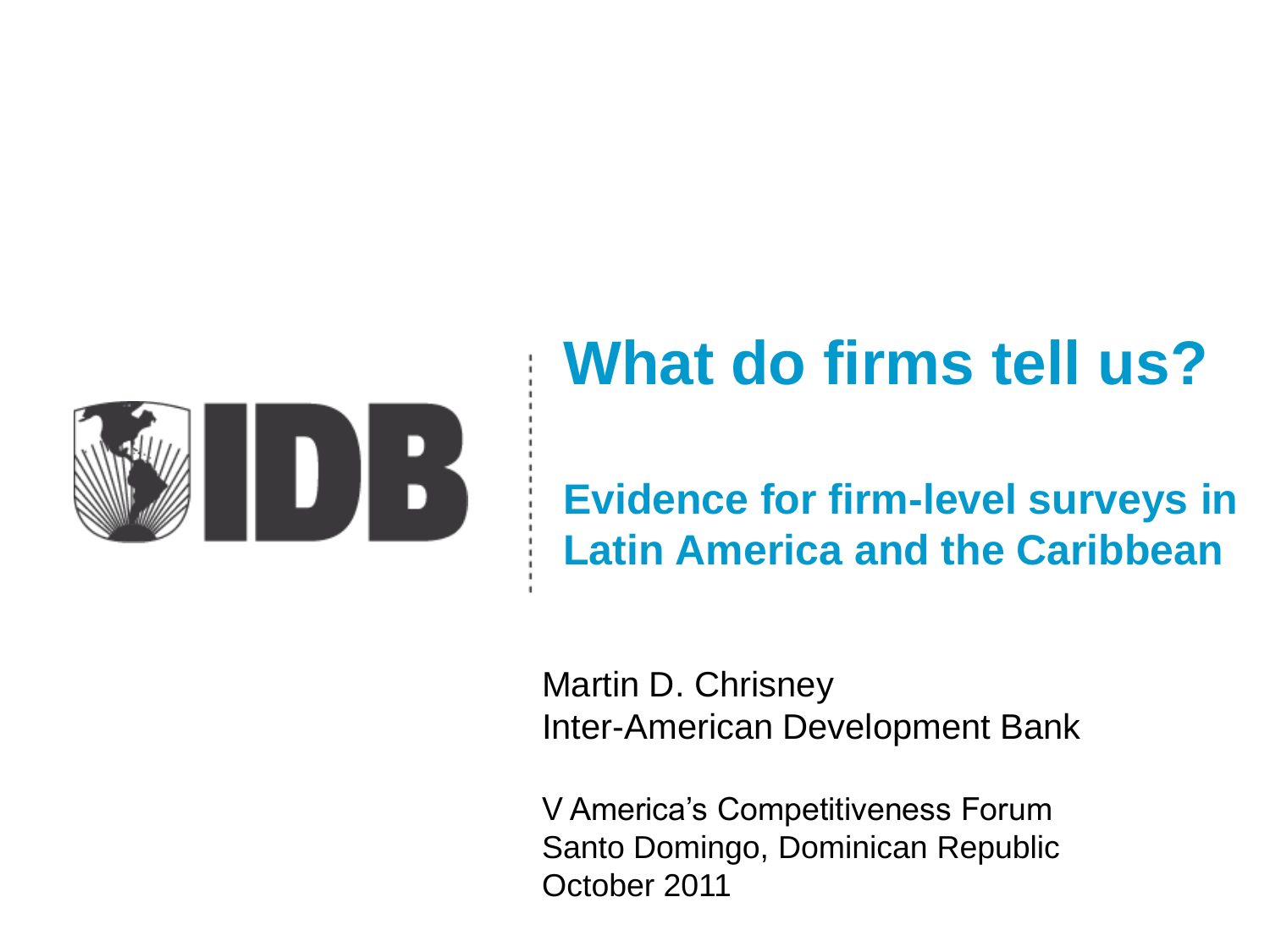## **Outline**

- 1. Where are the SMEs?
- 2. What do the firms tell us? Costs, incentives and structural factors
- 3. What should policymakers do?

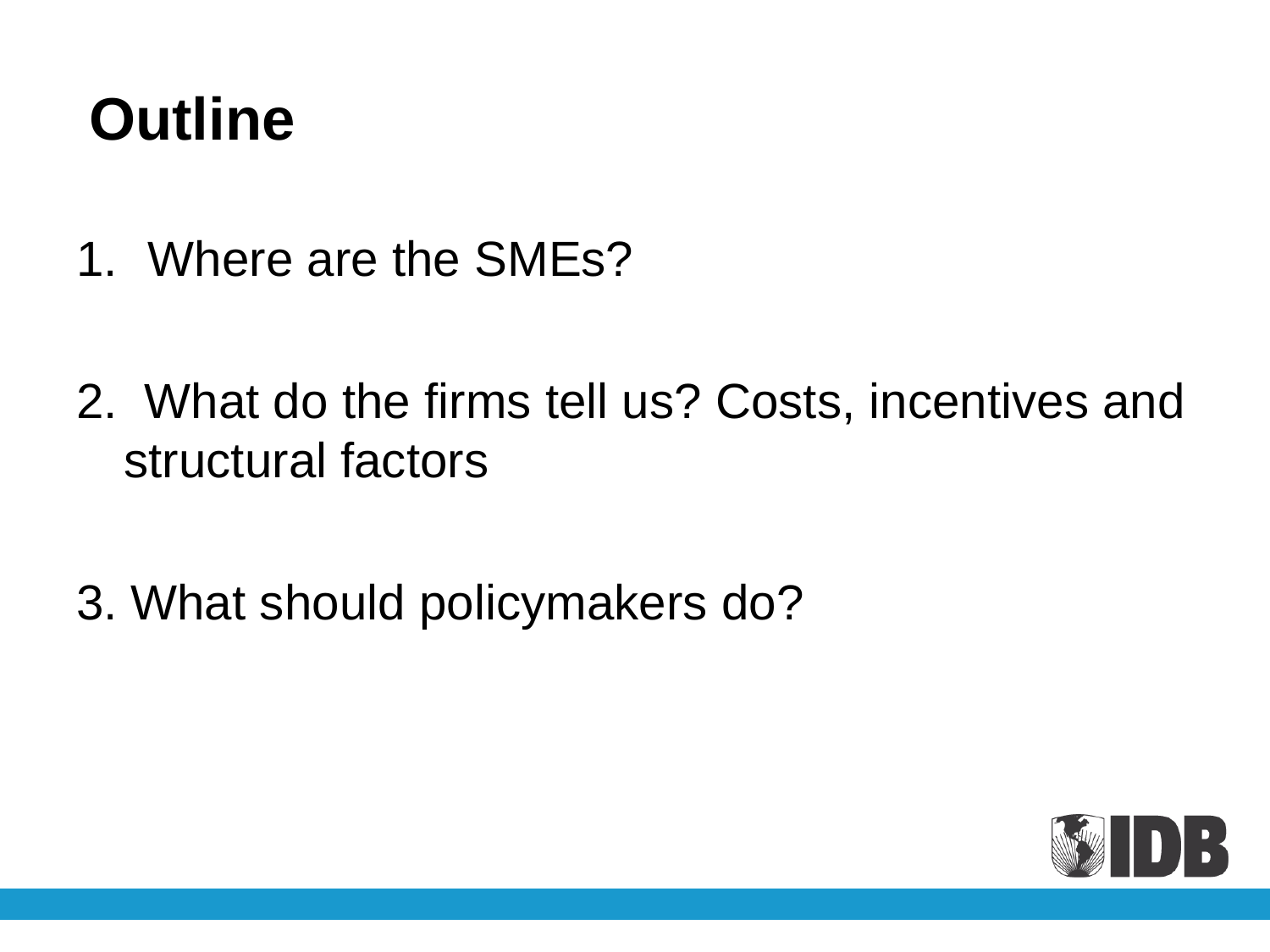# **1. Economic and Institutional Landscape of LAC**

- ❖ A wide productivity gap exists between LAC and developed economies
- ❖ ... growth based on factor accumulation, not innovation and productivity enhancements
- ❖ and many institutions addressing productive development … less known about their effectiveness

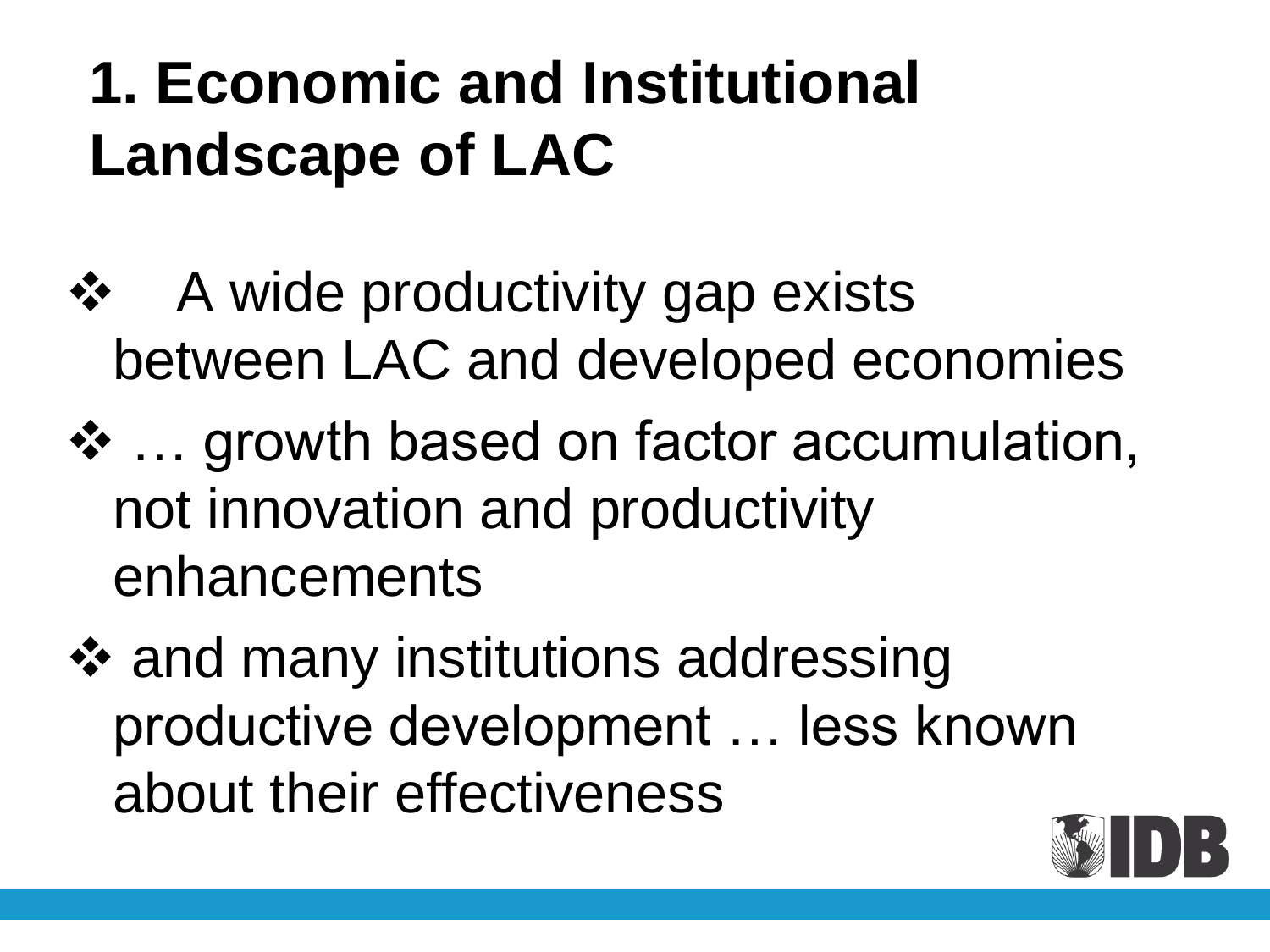.. Where are the SMEs?



Source: Author's based on International Finance Corporation (2011)

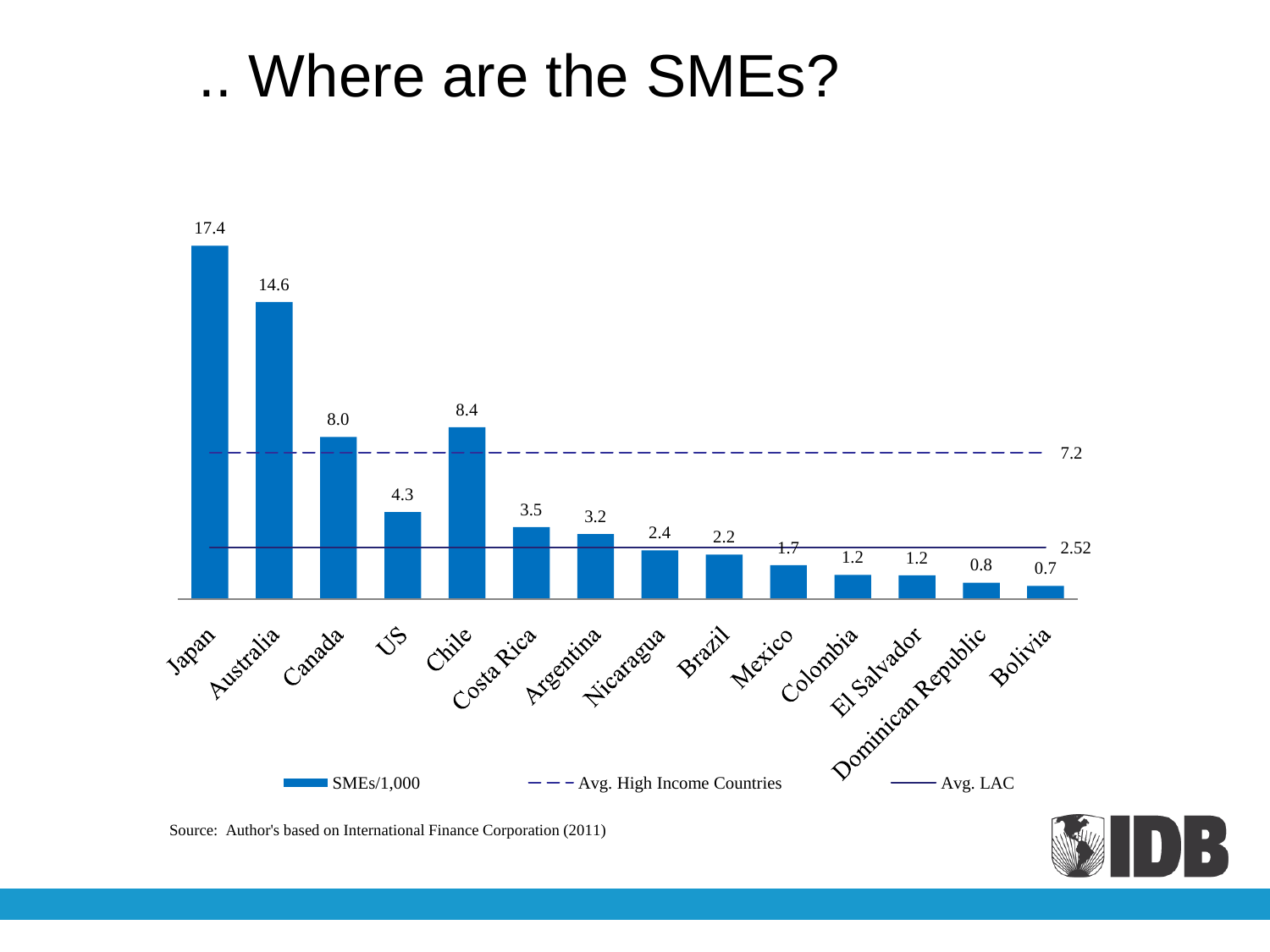#### **Regional Comparison of the Size of Large Companies** *(In thousands of US\$)*

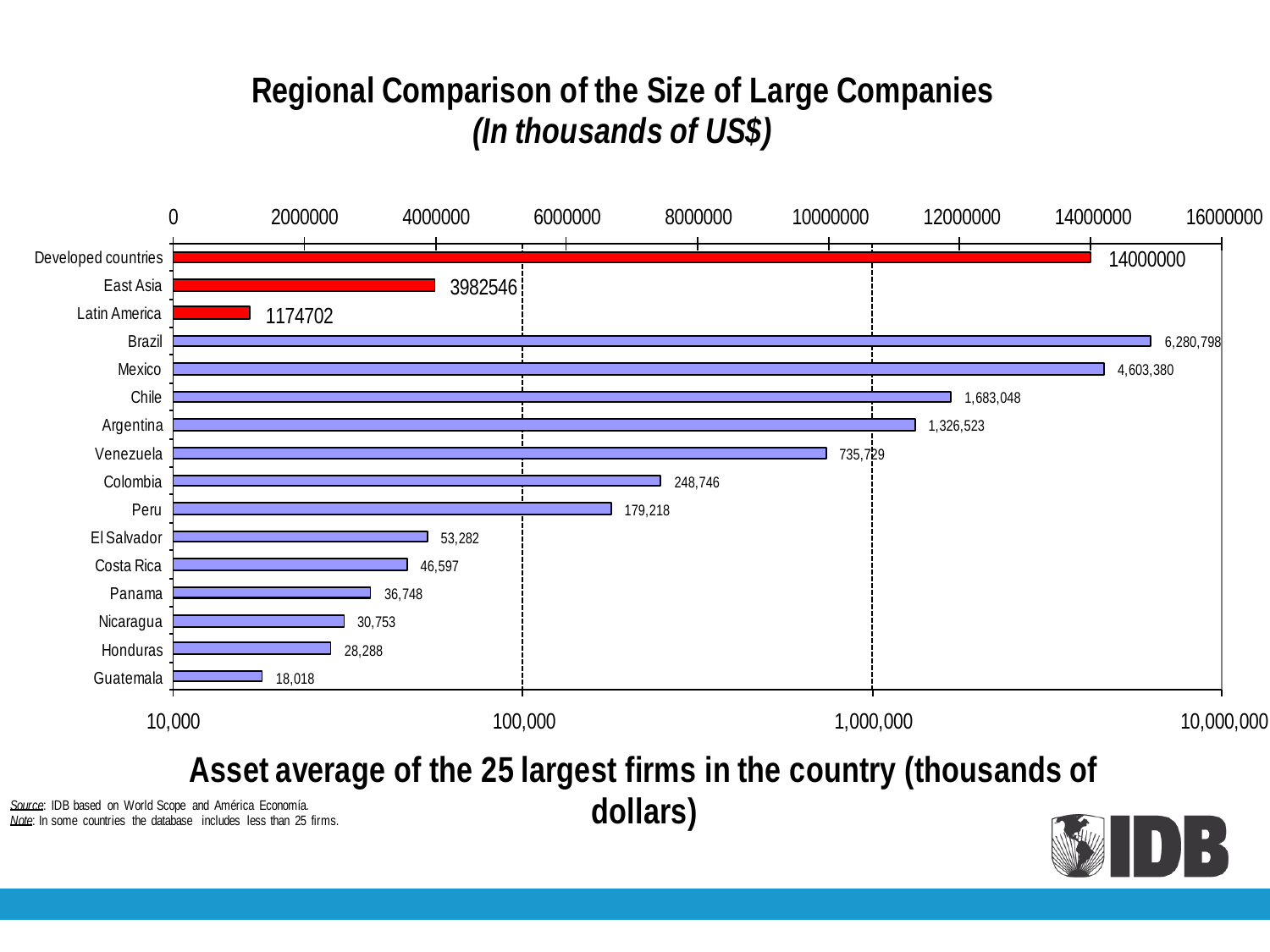### .. missing middle of productive SMEs





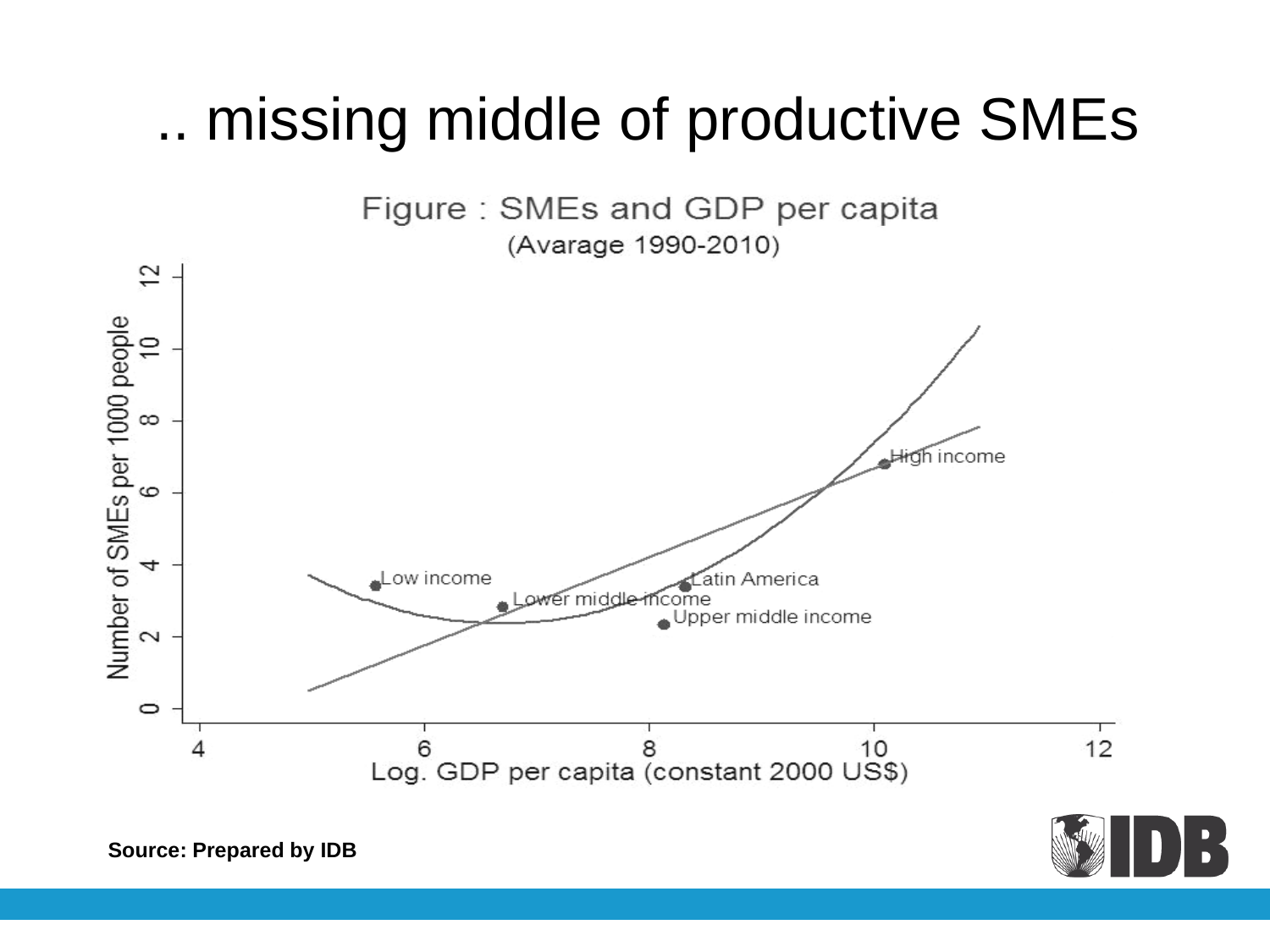## ... High levels of informality



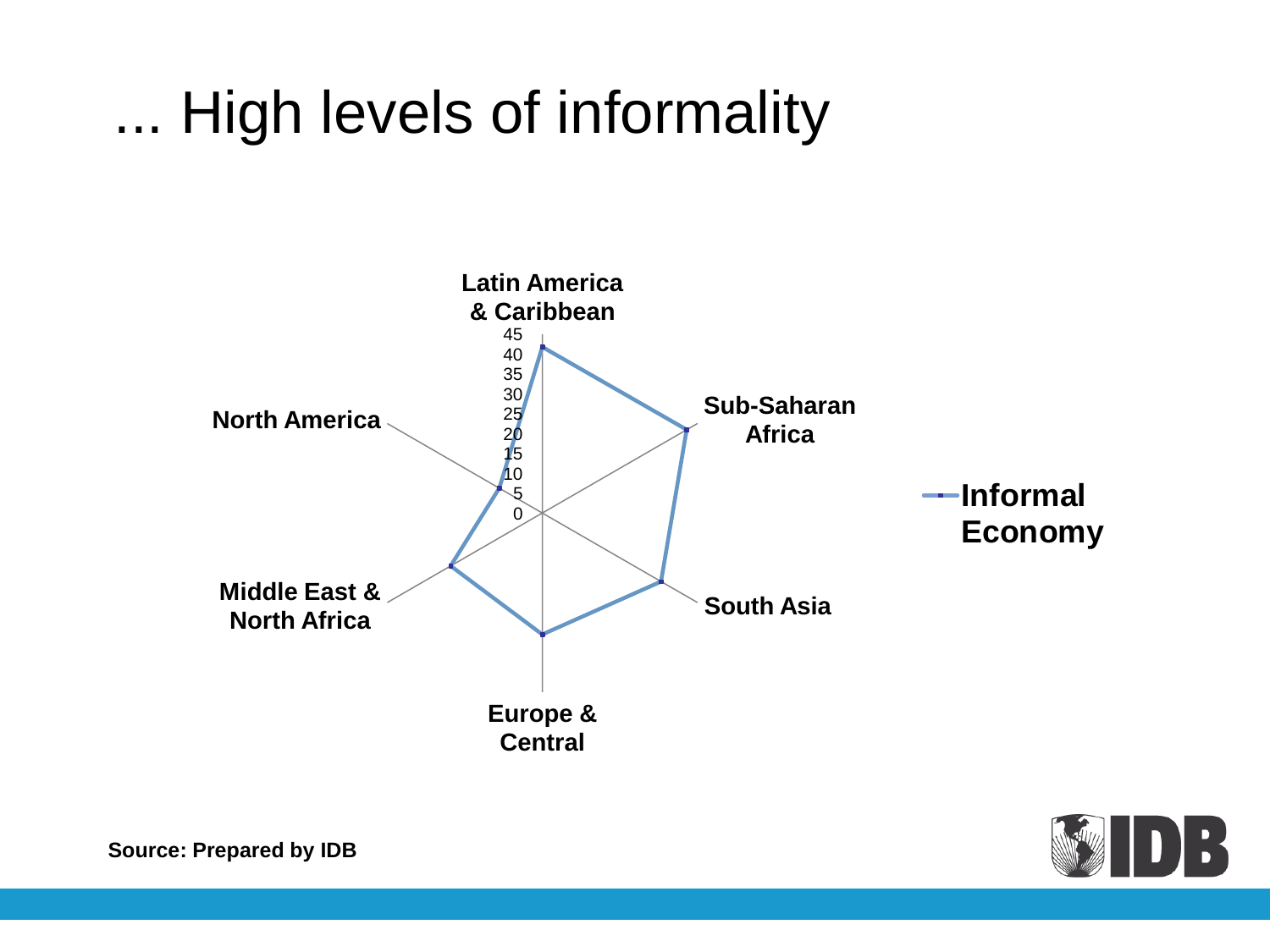## A result associated with high levels of informality

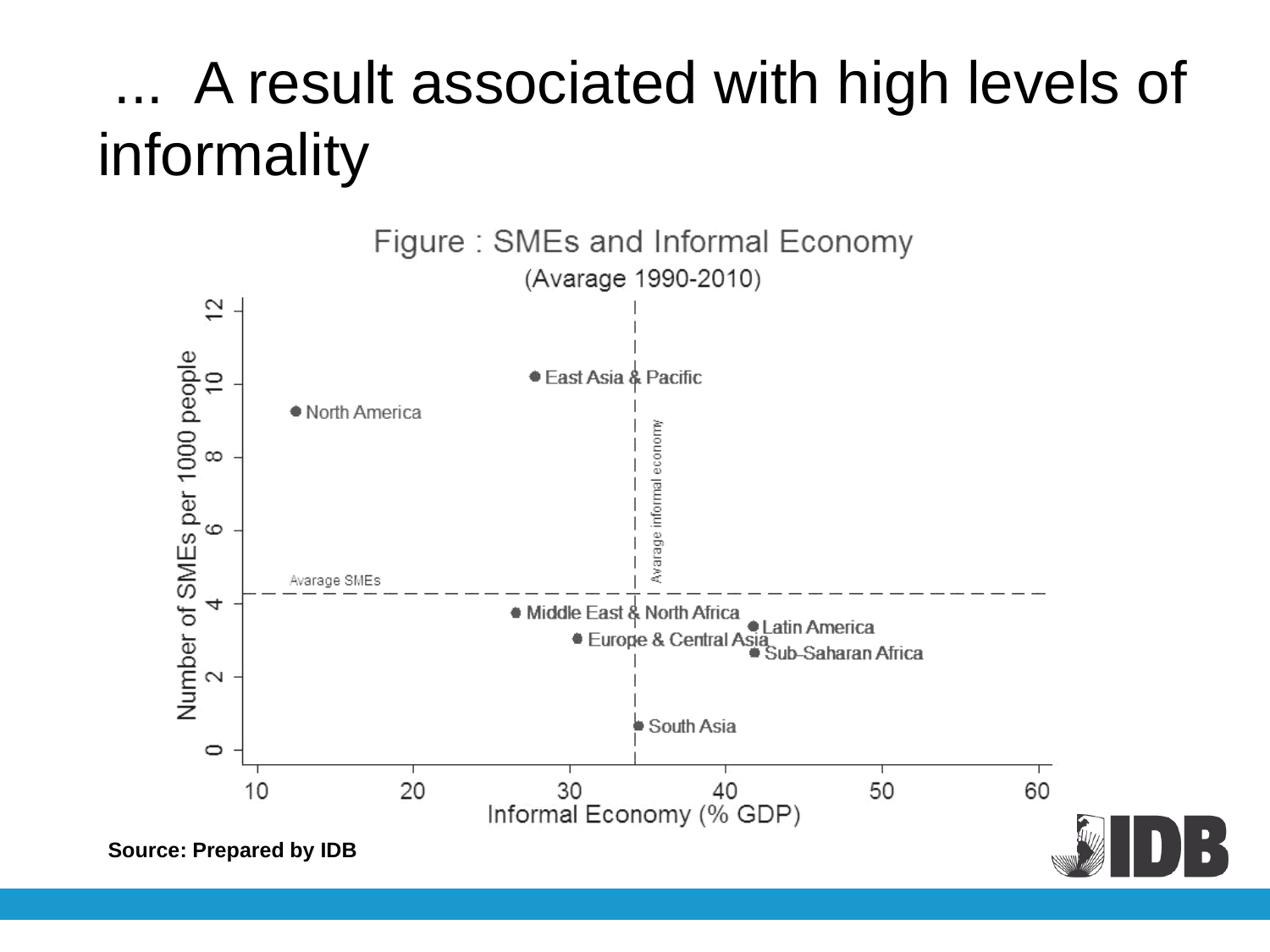## 2. What do the firms tells us?: Costs, incentives and structural factors

 $\lozenge$  In LAC SMEs are typically smaller than in developed economies and have lower productivity (Pages, 2010).

Why?

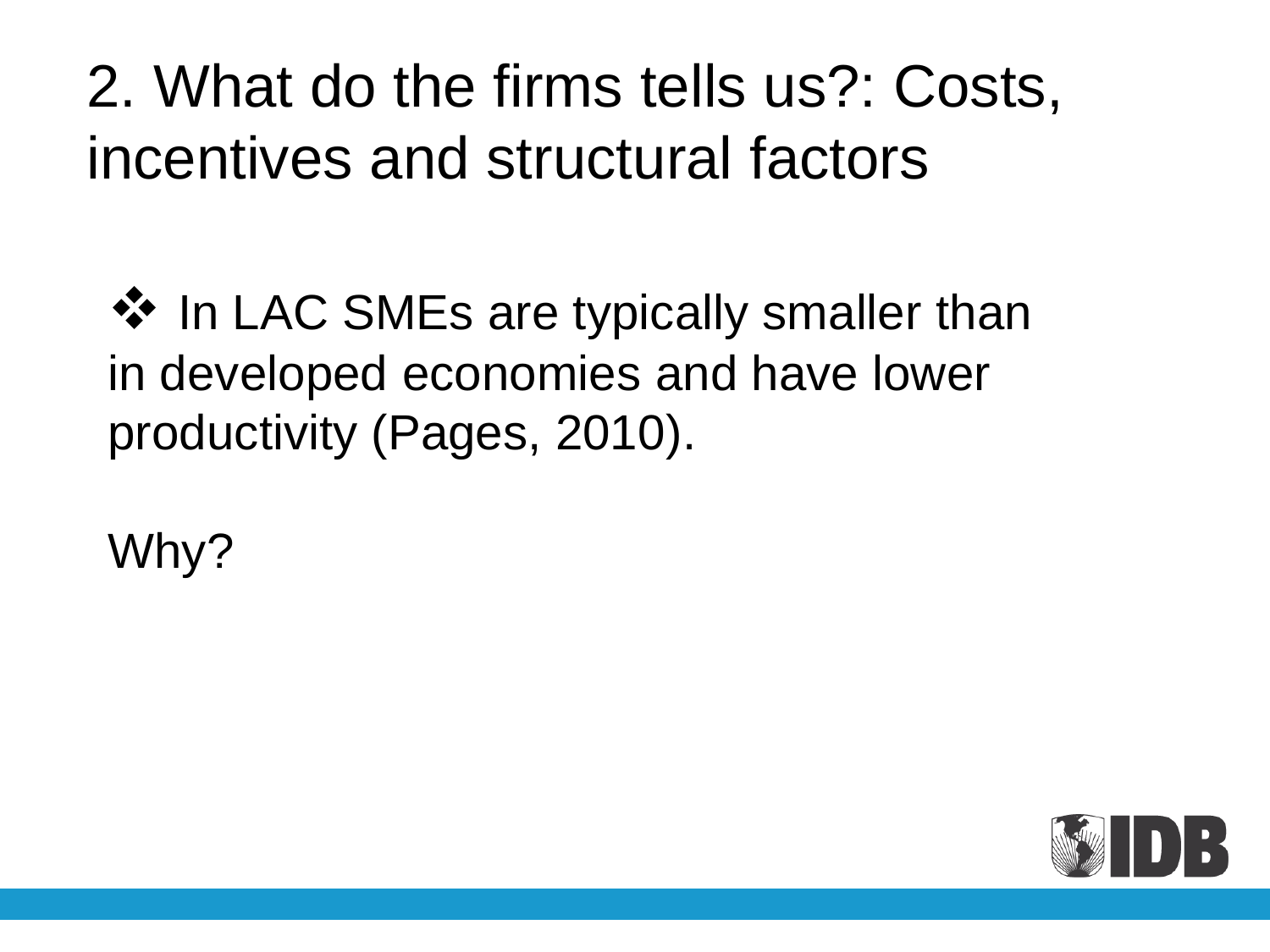## ... role of costs, incentives and structural factors



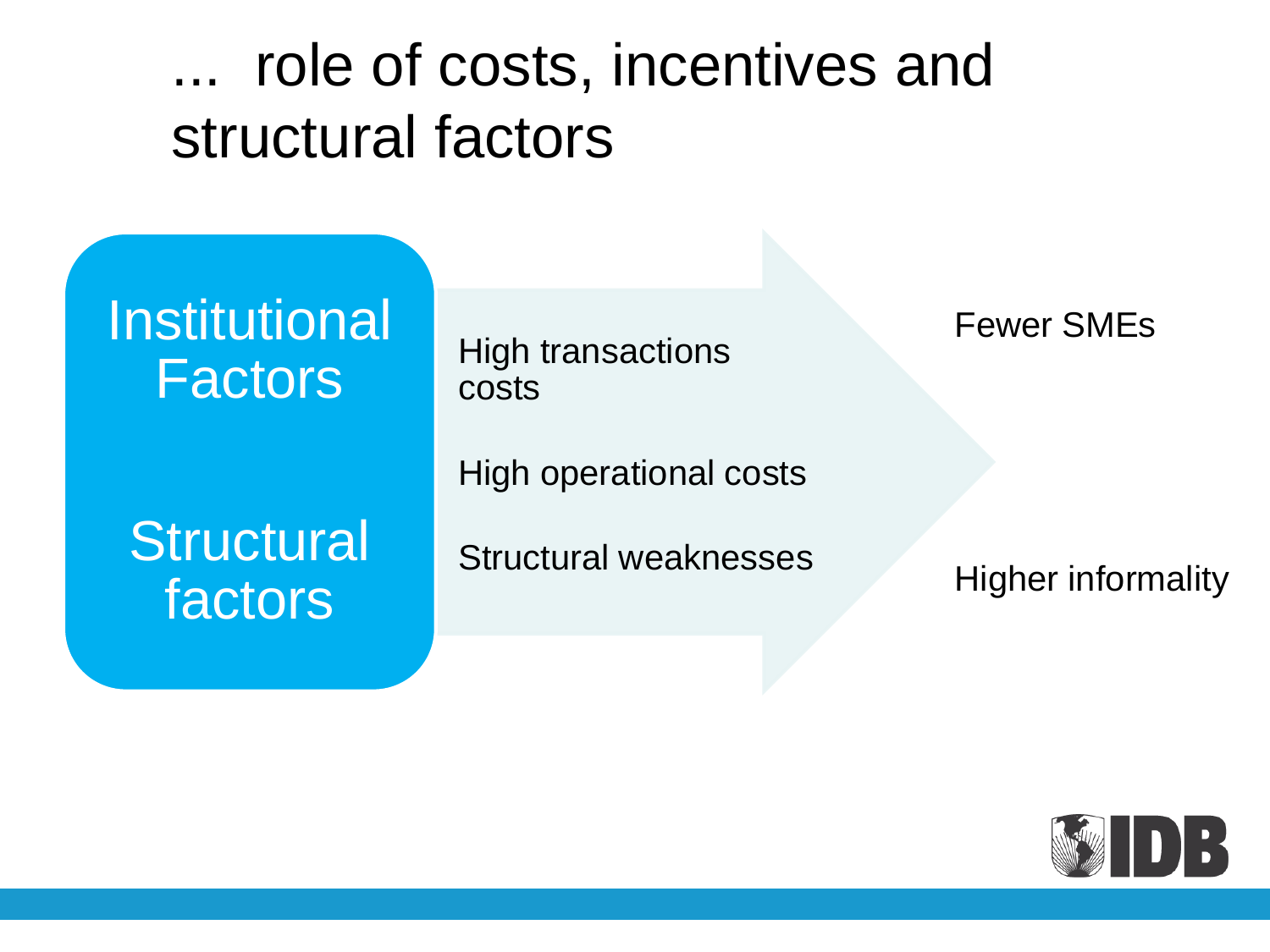## Weak institutional capacity leads to high transactions costs …



**Source: IDB, Compete Caribbean, World Bank data 2011**

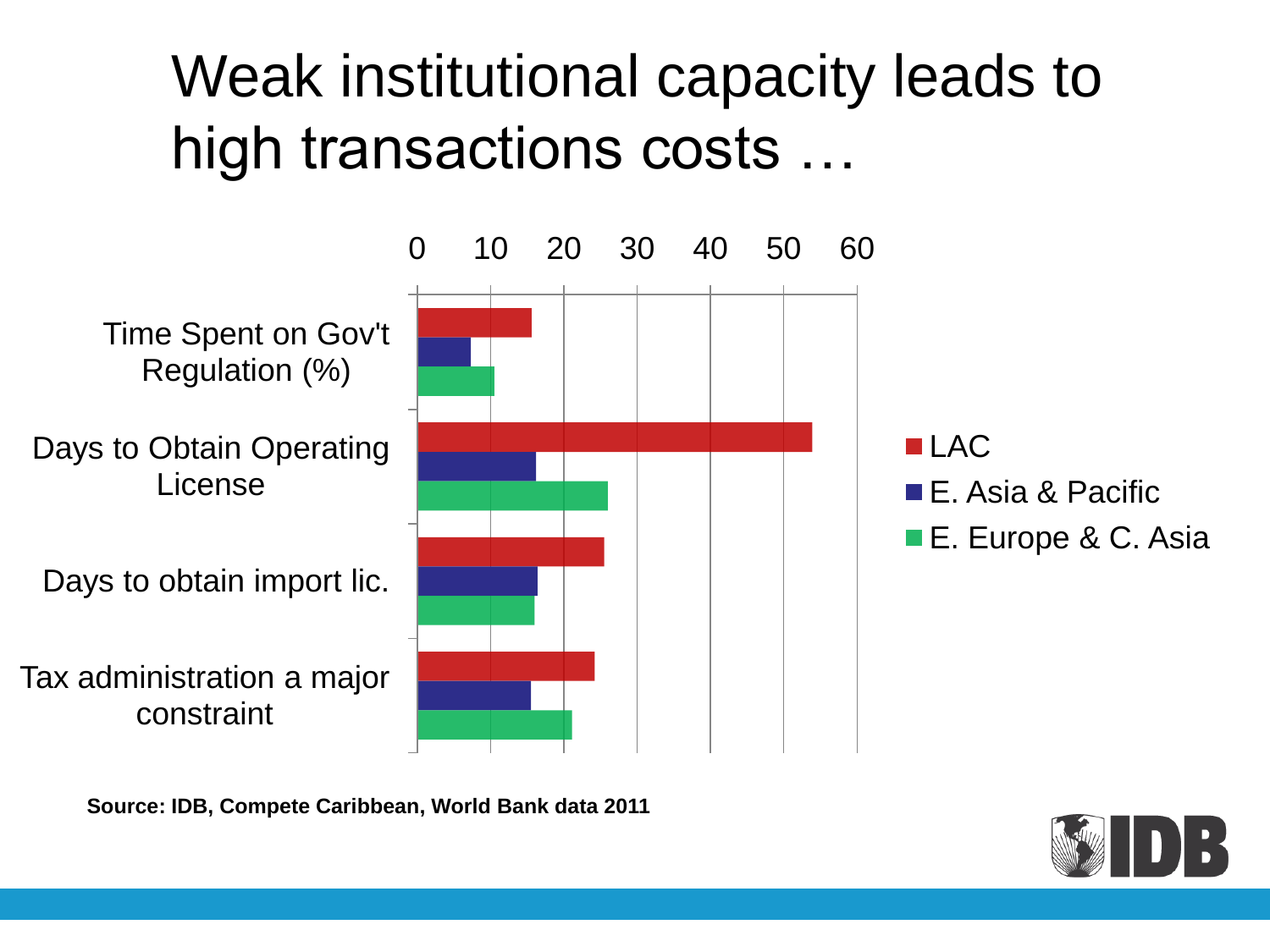## Wide variation among countries

#### **Tax administration as a barrier (%)**

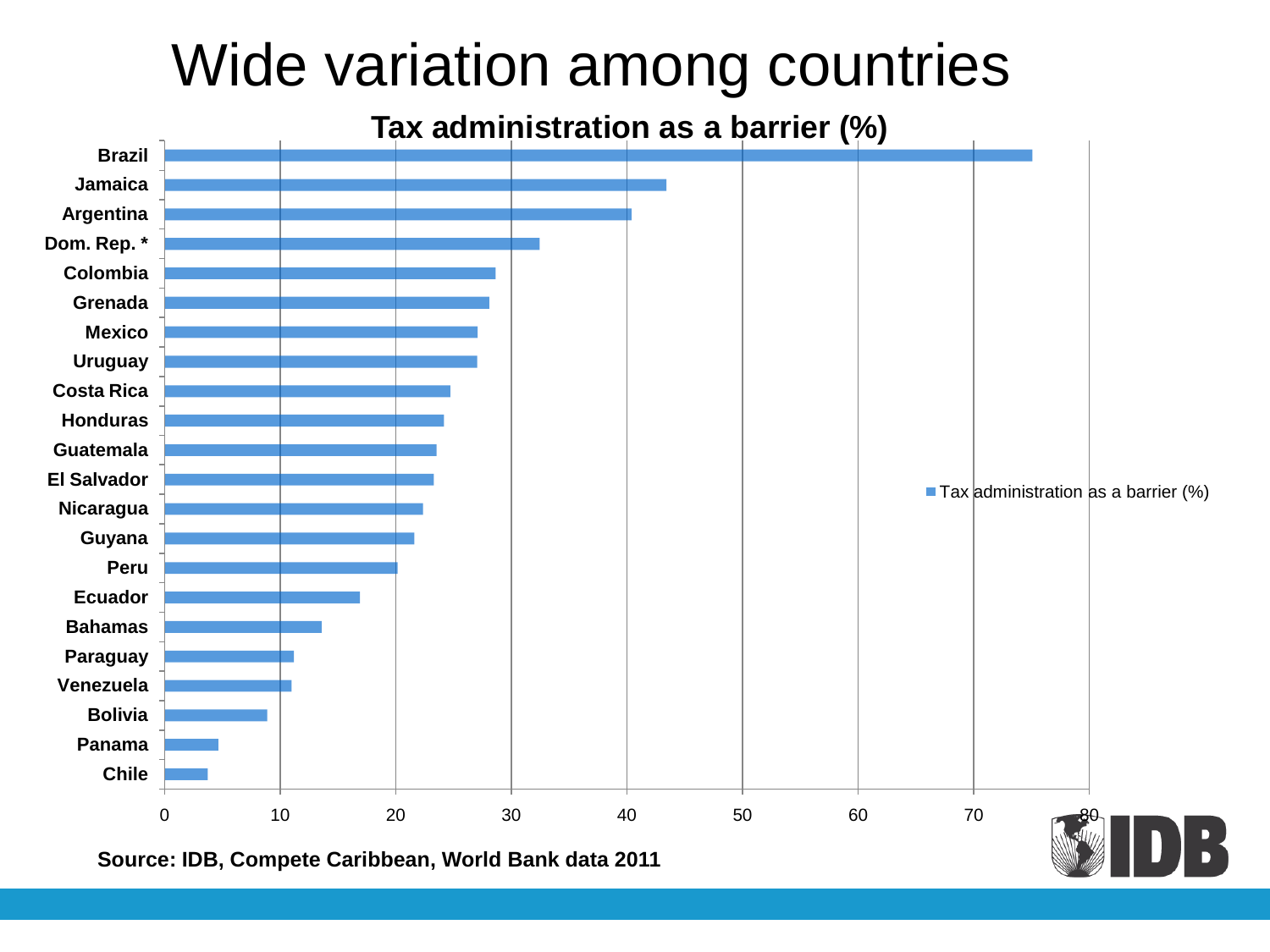## **… and is linked to linked to poor performance**

#### **Labor Productivity**

#### **SMEs/1000**

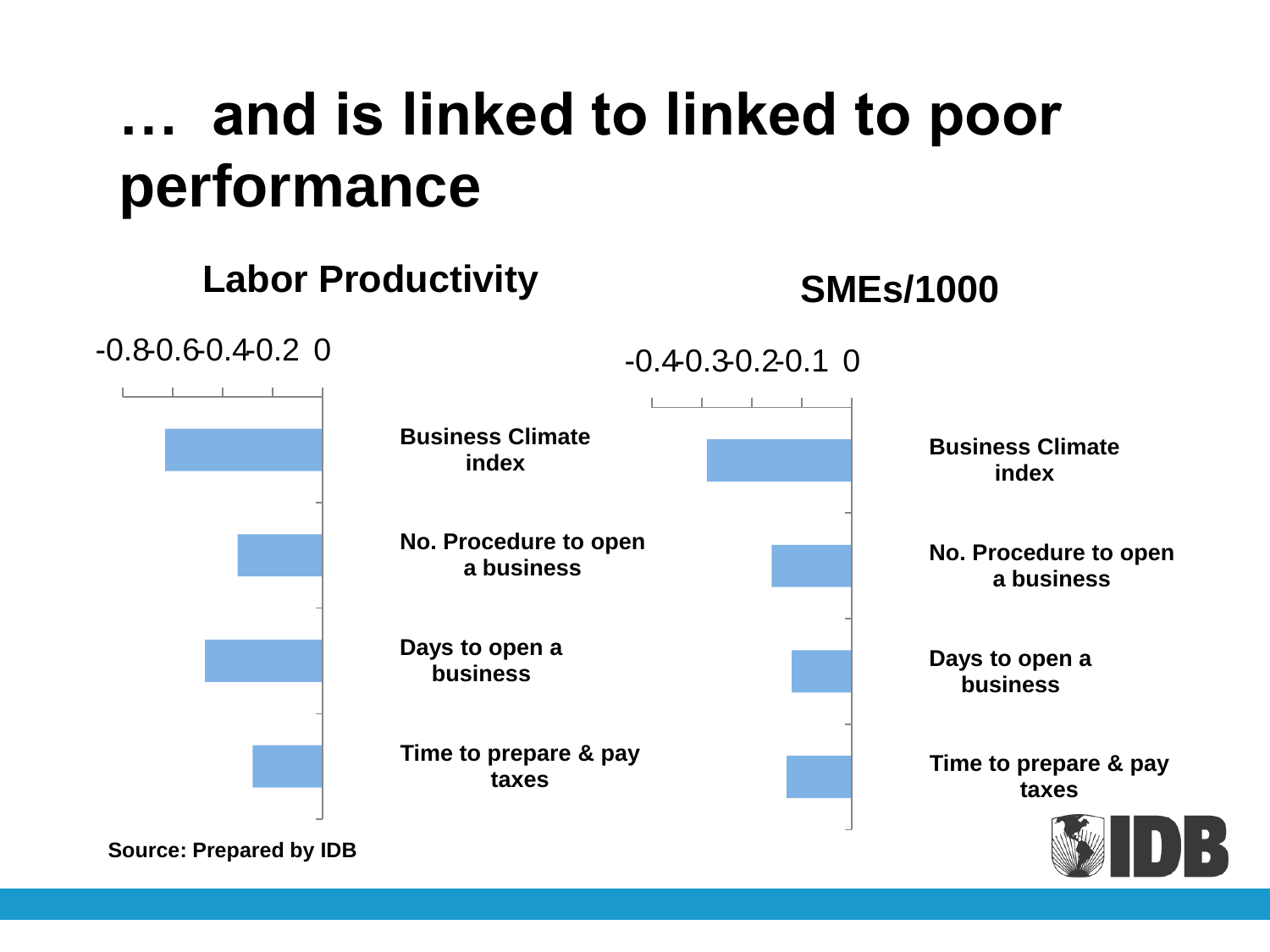### **… operational costs are also high**



**Source: IDB, Compete Caribbean, World Bank data 2011**

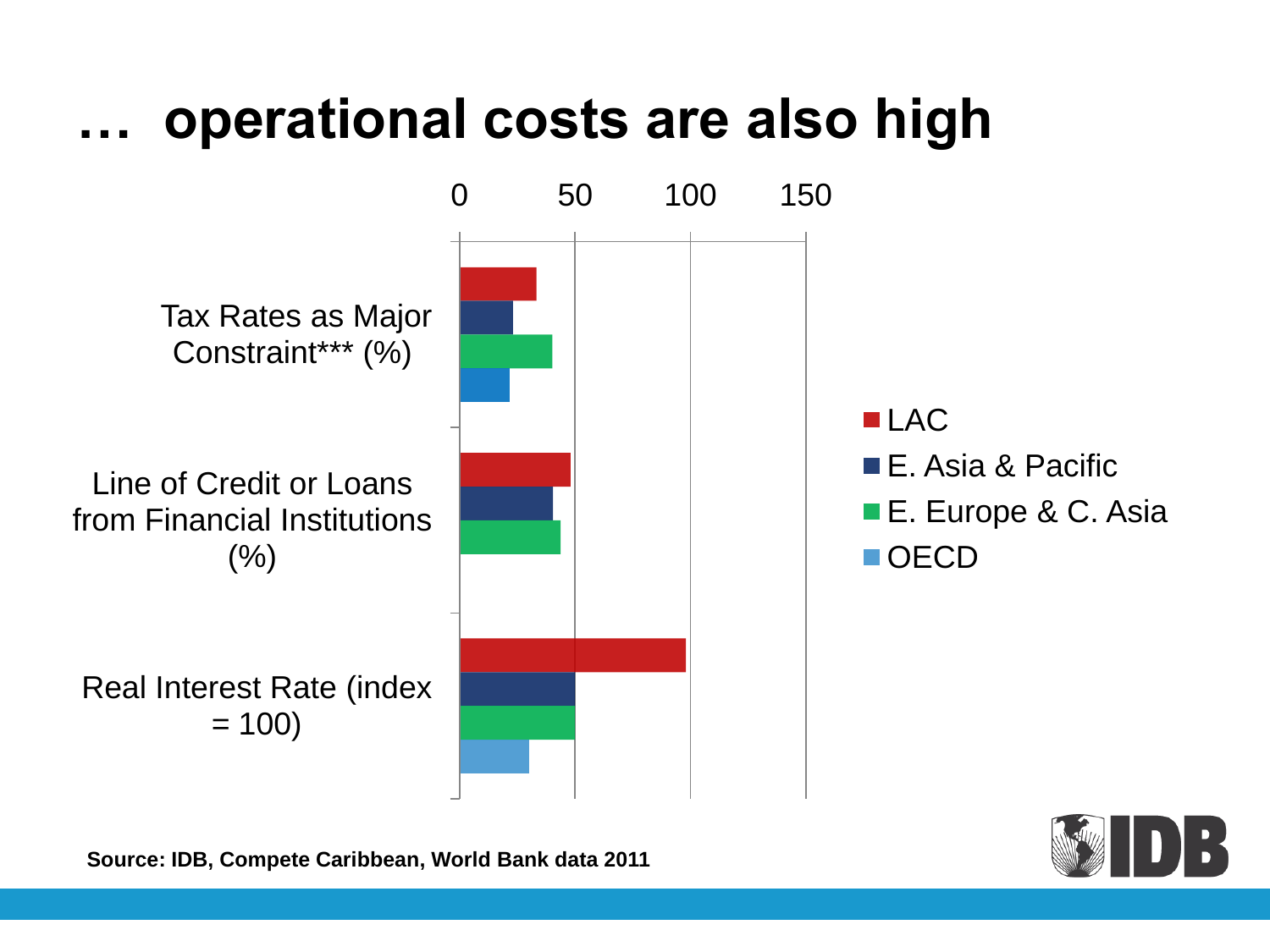### **Firms also report ..**

- High security costs and losses from theft
	- 1% of sales vs. 0.2% in OECD
- Losses from power outages
	- 4.3% vs. 2.2% in OECD
- Transportation a constraint
	- 23.1% vs. 16.4 in E. Asia and 27.1% in Sub Saharan Africa
- Less confidence in courts as fair and impartial
	- <29% vs. >54% in E. Asia

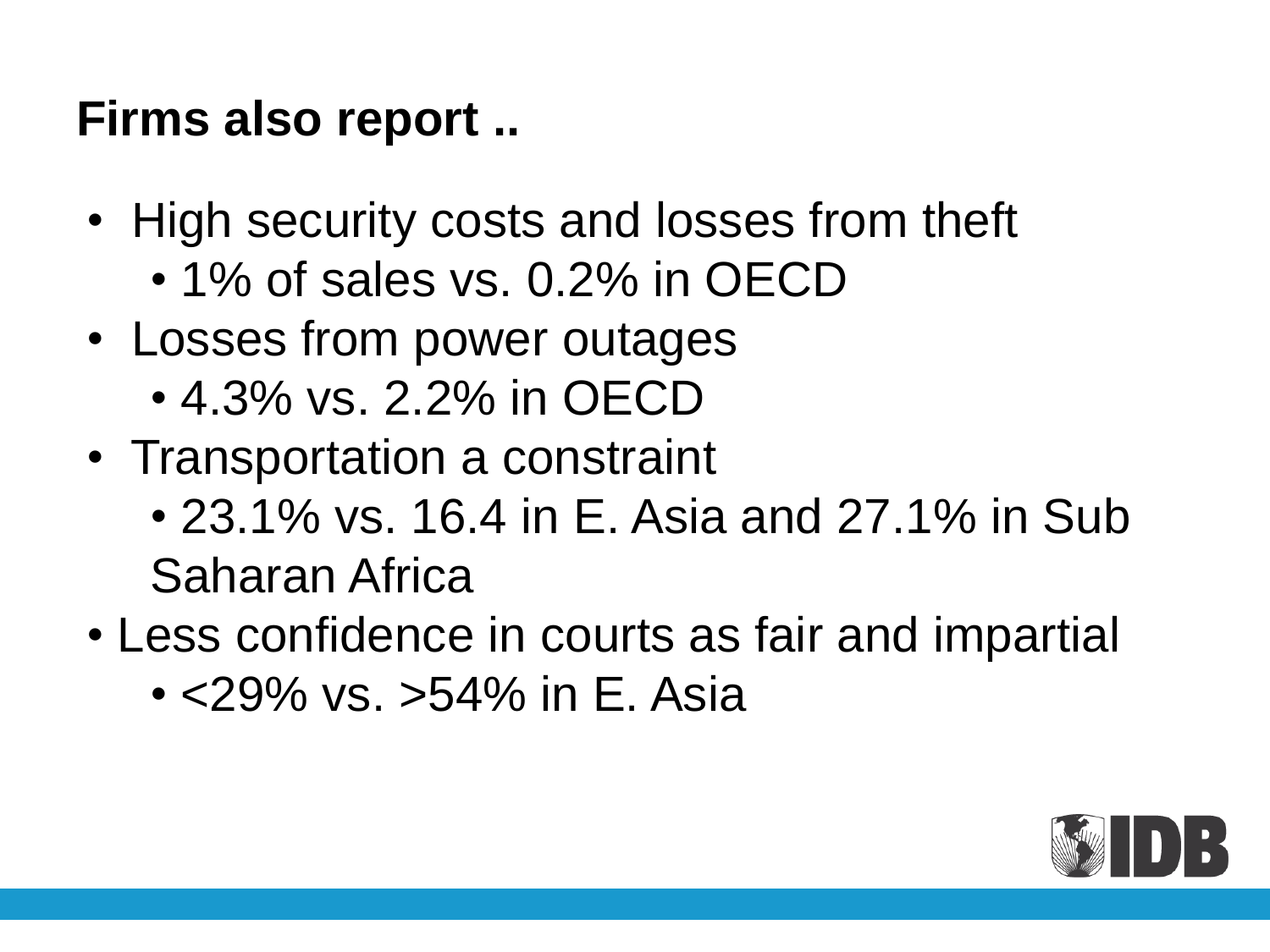## **… and is linked to linked to poor performance**



**Source: Prepared by IDB**

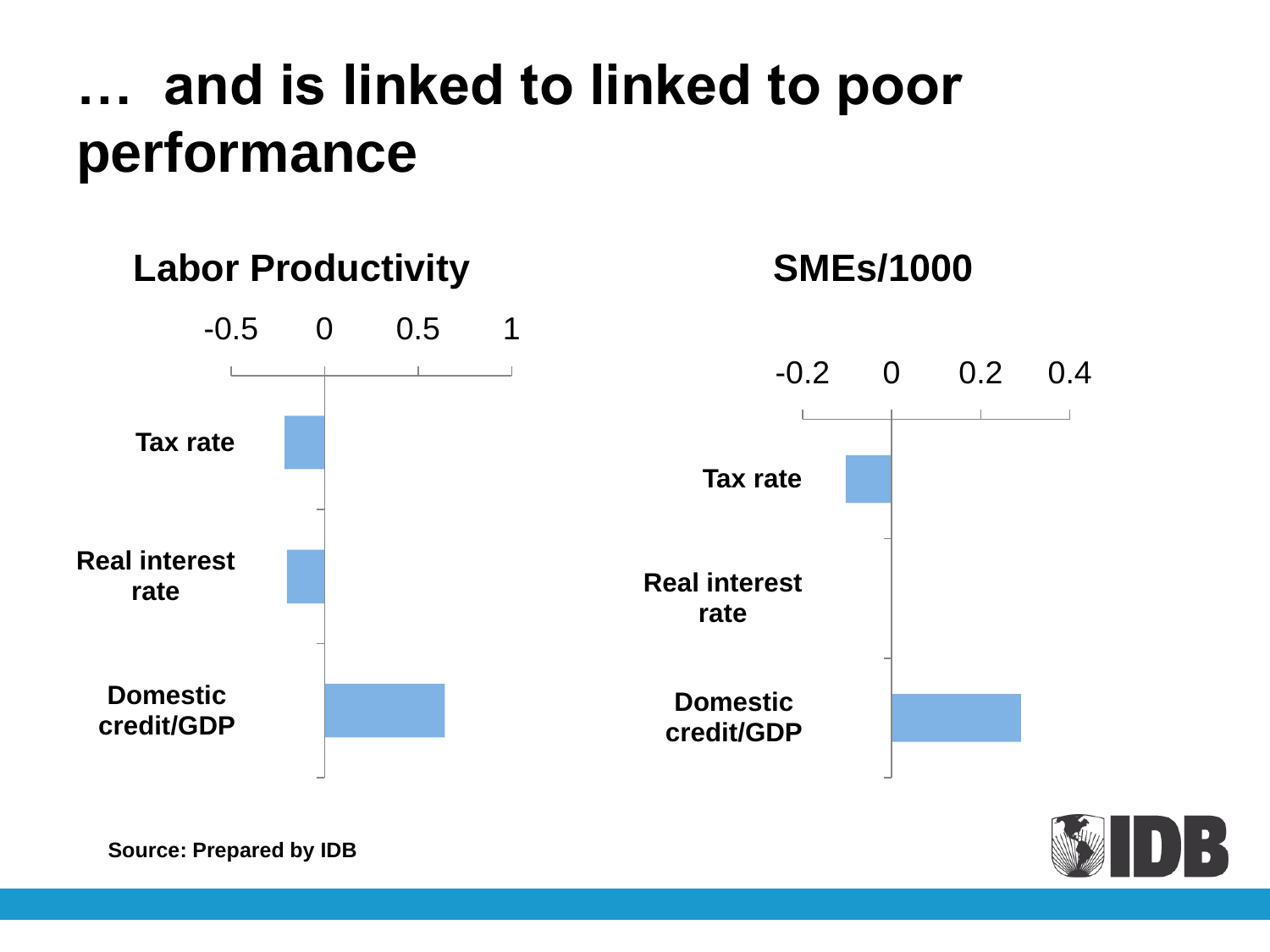### **Structural factors also a concern for firms.**

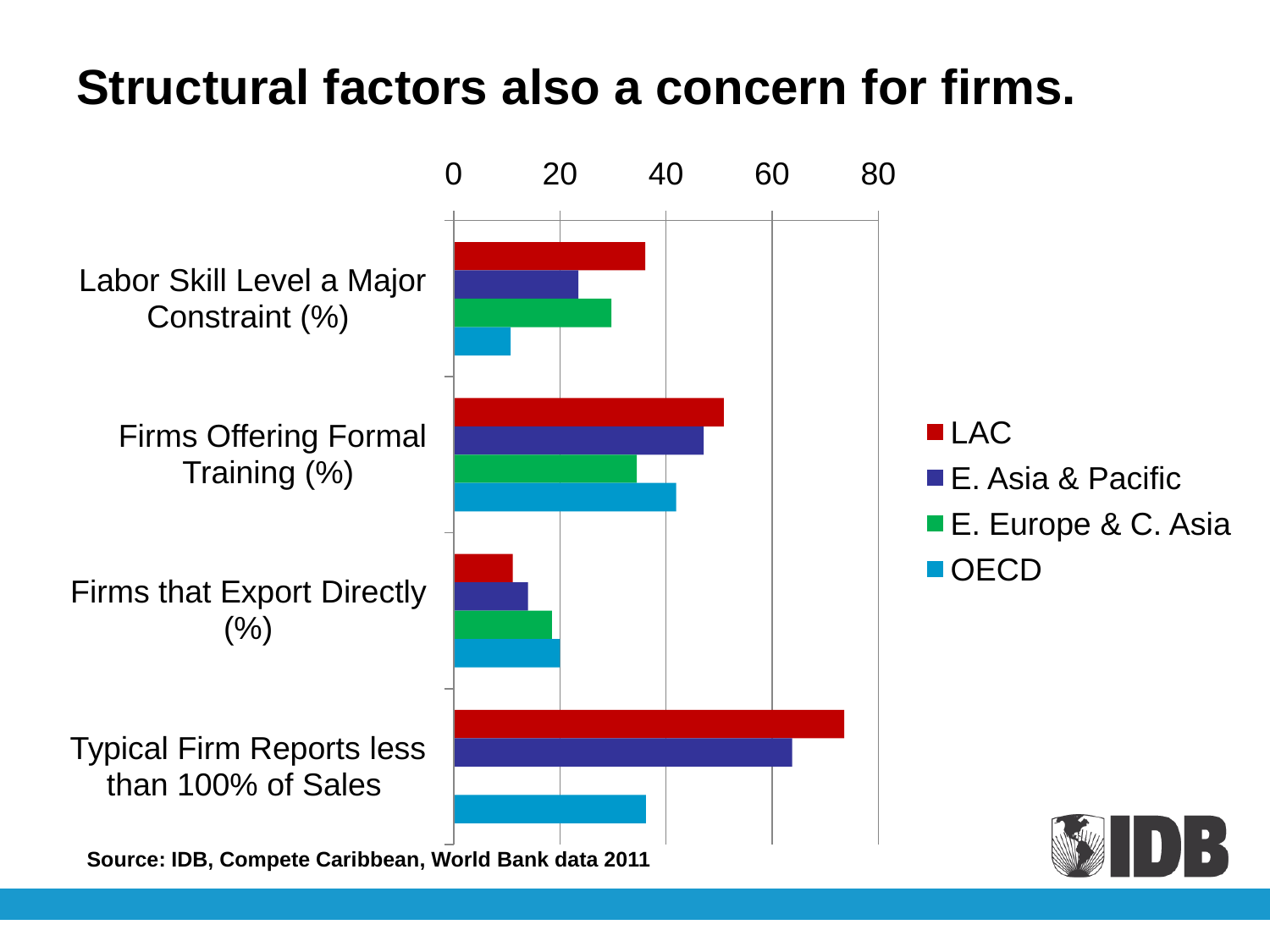# **Structural factors also affect productivity, SMEs and informality**





**Source: Prepared by IDB**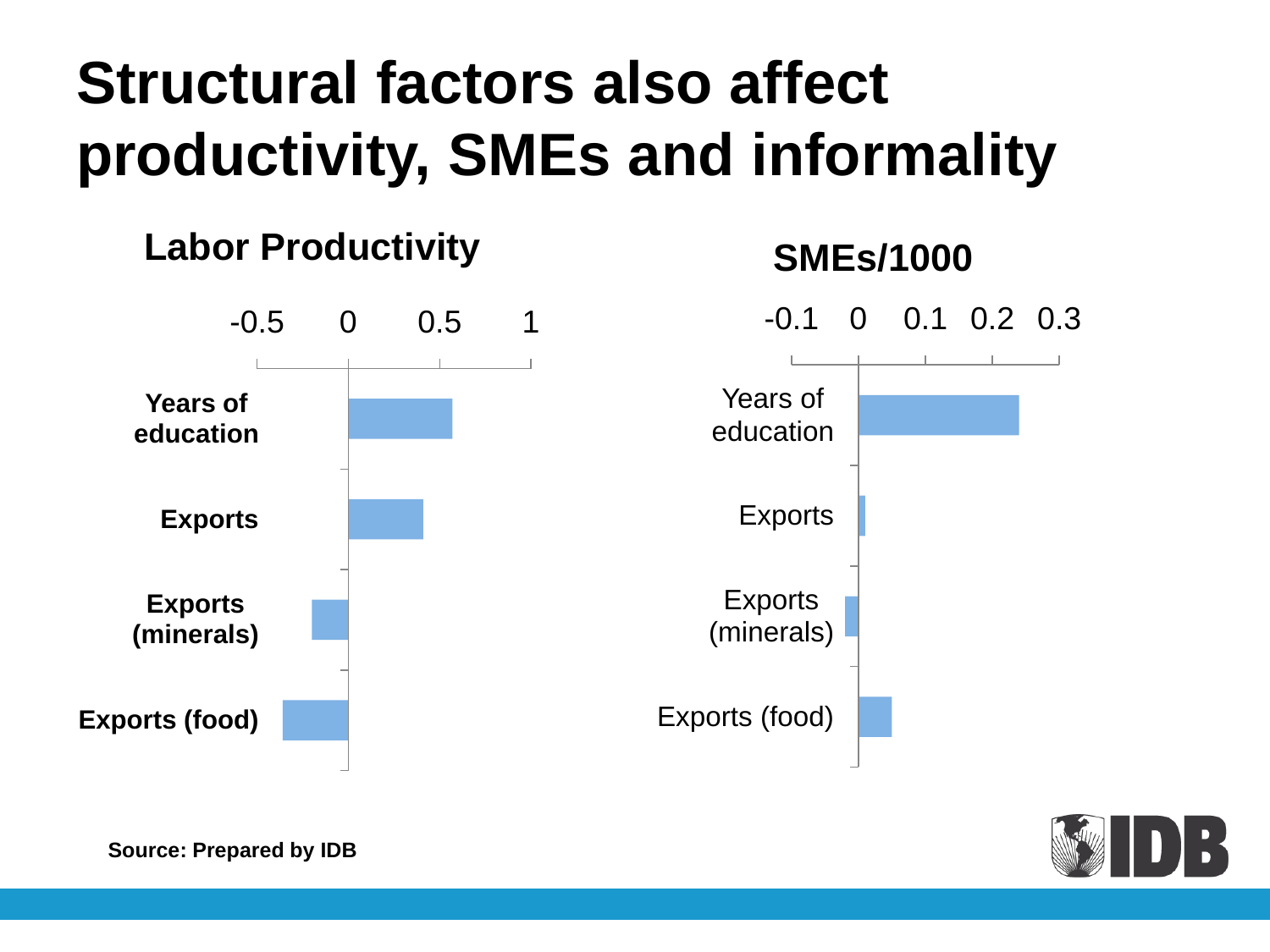## **4. What can policymakers do?**

 Goal: Increase productivity through increases in output and/or greater efficiency.

How?

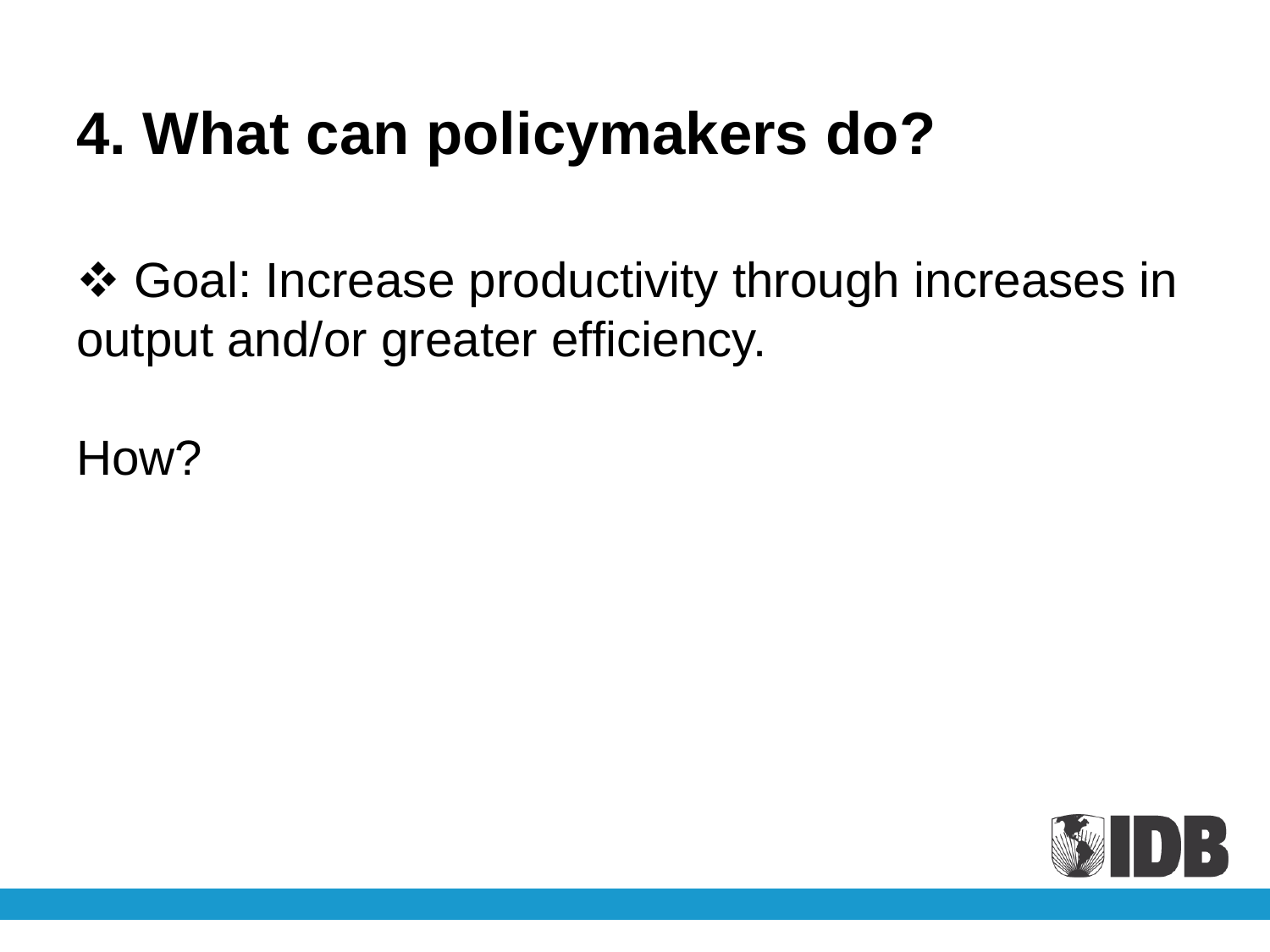# **Improve the business climate**

**❖ Measures aimed to improve regulation and make** institutions more effective should be *scaled up.*

- One-stop shops for business opening (Bruhn, Kaplan)
- Simplify labor registration procedures (Ronconi)  $\rightarrow$  impact on new firms, new workers; less so on reducing informality.
- Combine reducing red tape with lower taxes (Pagés)  $\rightarrow$  Impact on informality
- Larger cost reduction, greater impacts (1/2 of initial  $cost) \rightarrow$  Growth in number of firms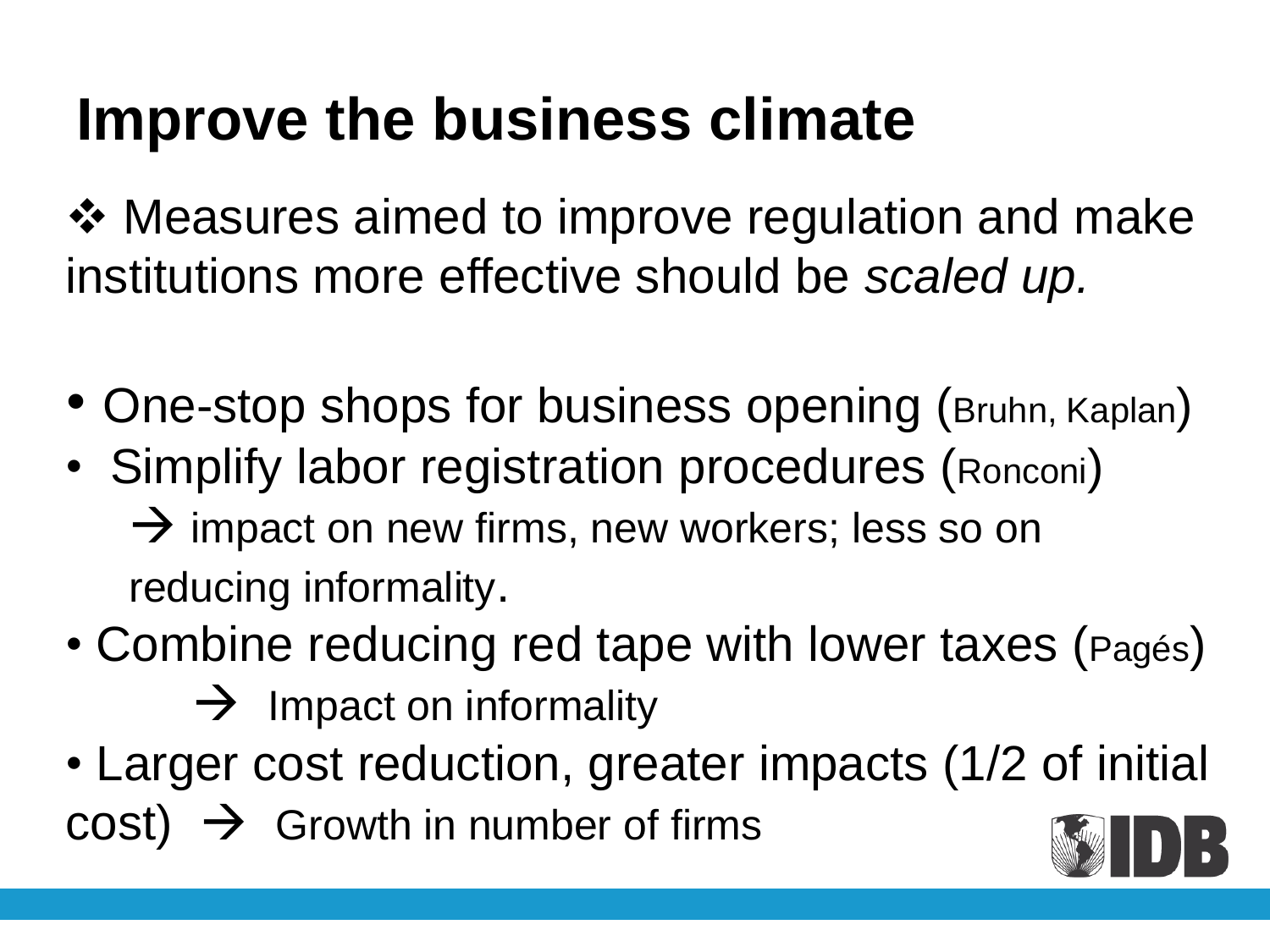# **Calibrate fiscal policy for impact on productive SMEs**

Carefully assess impact of tax measures on SMEs and incentives for informality

- Tax burden can impede growth of firms and increase incentives for informal behavior (tax rate and administrative burden)  $\rightarrow$  var less distortionary
- Simplified tax regimes can lead to downsizing of firms (Chong, et. al 2009, Mckinsey, 2009)
- Complexity of tax regime adds incentives for informal behavior (and rent seeking).

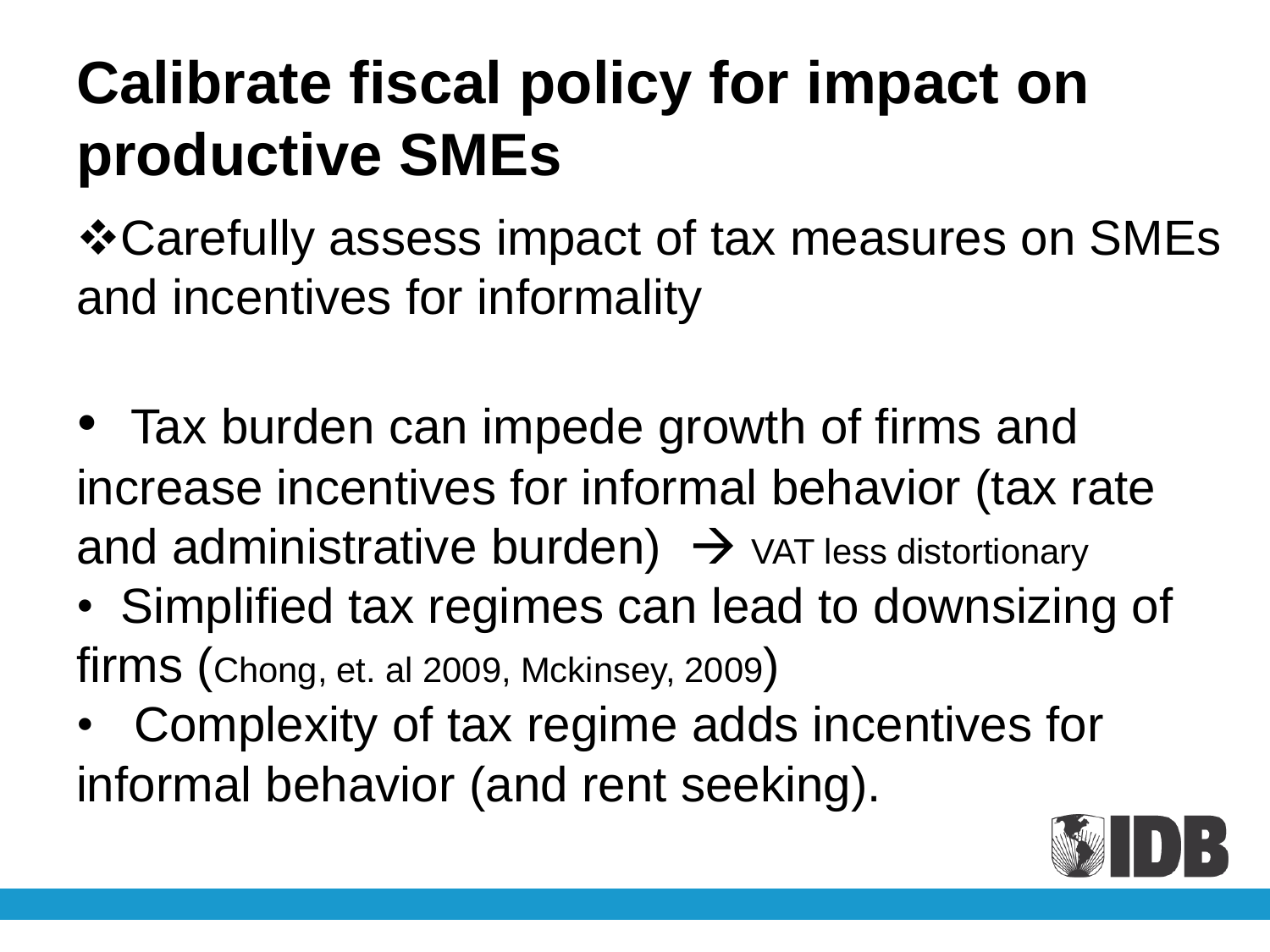# **Greater access to financial services**

**\*Improve institutional conditions for financial and** capital markets, design appropriate interventions targeted to SME segments

- Create institutional architecture: credit bureaus; improved regulation/supervision; guarantees and registries; and creditor protection
- Differentiate instruments

 $\rightarrow$  Dynamic SMEs: access to seed capital, equity markets

→ Mid-growth SMEs: working capital, leasing and factoring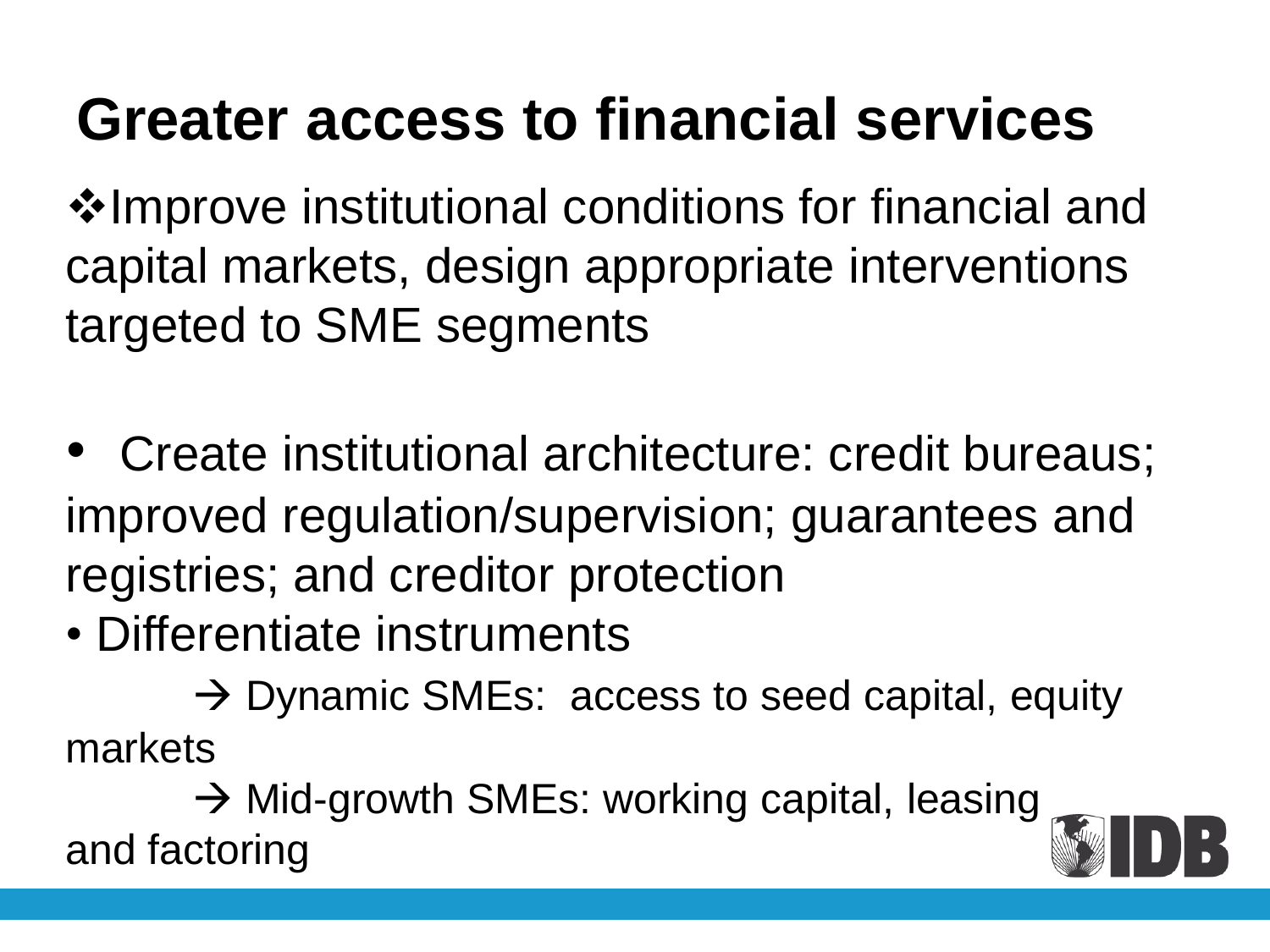## **Lessons for targeted policies …**

**Verthelm** with greatest **\*** Improve performance of sectors with greatest potential for productivity gains.

• Deploy productive development policies: business services, cluster programs, labor training, export promotion, and incentives for R&D and innovation.

- Target productive SMEs (*cost sharing*)
- Ensure that synergies exist between financial and non financial services  $\rightarrow$  greater impact (Lopez Acevedo 2010)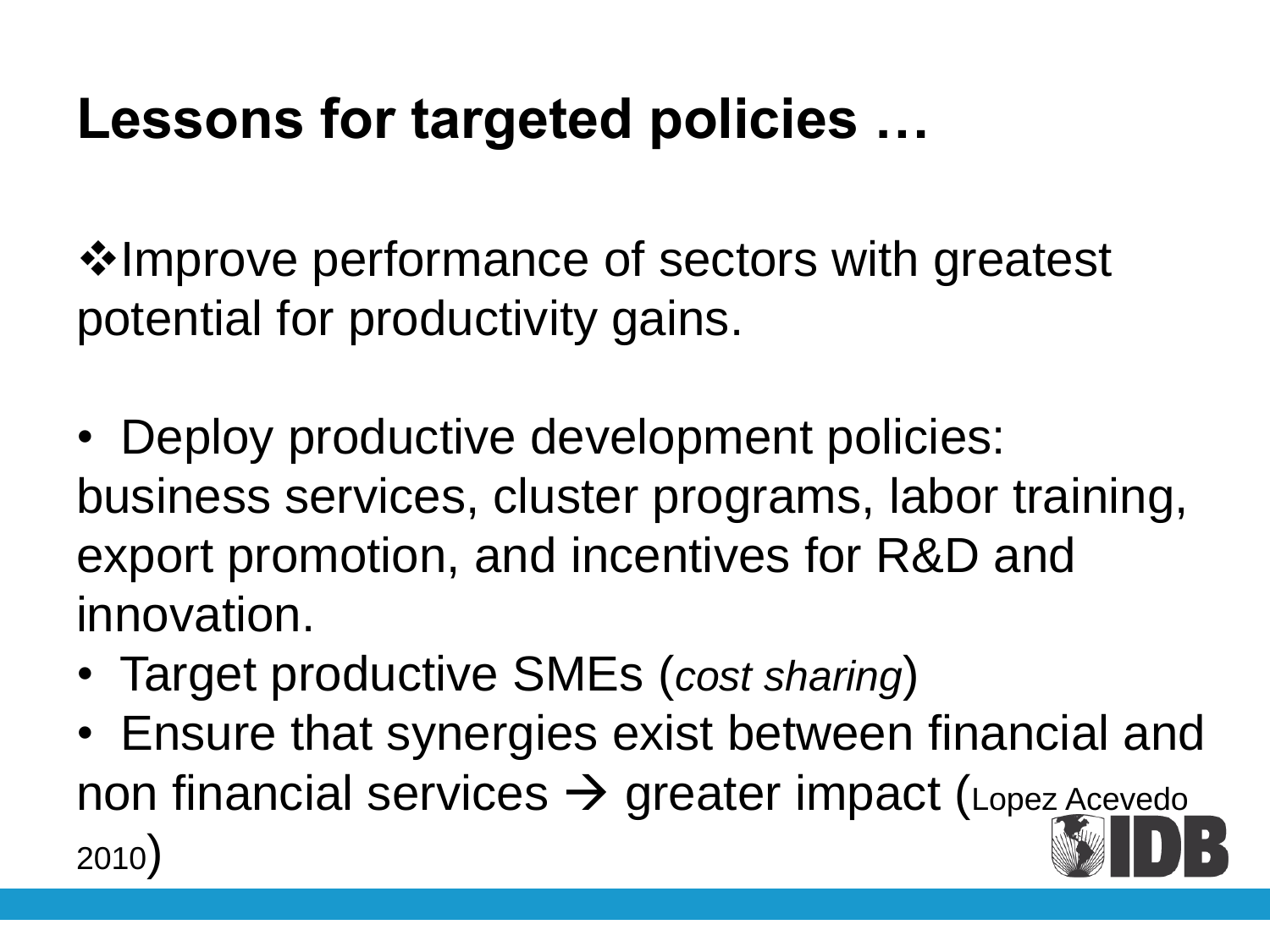#### **Lessons:** Tailor institutional reforms and policies



La situación de cada una de las economías en el gráfico viene determinada por la posición que ocupa cada una de ellas en el ránking de las variables objeto de análisis. El puesto alcanzado en el Índice de Clima de Negocios determina su posición en el eje horizontal (0=más fácil, 183=más difícil), mientras que la posición obtenida en el ranking de Crédito al Sector Privado determina su posición en el eje vertical (0= mayor %, 183=menor %)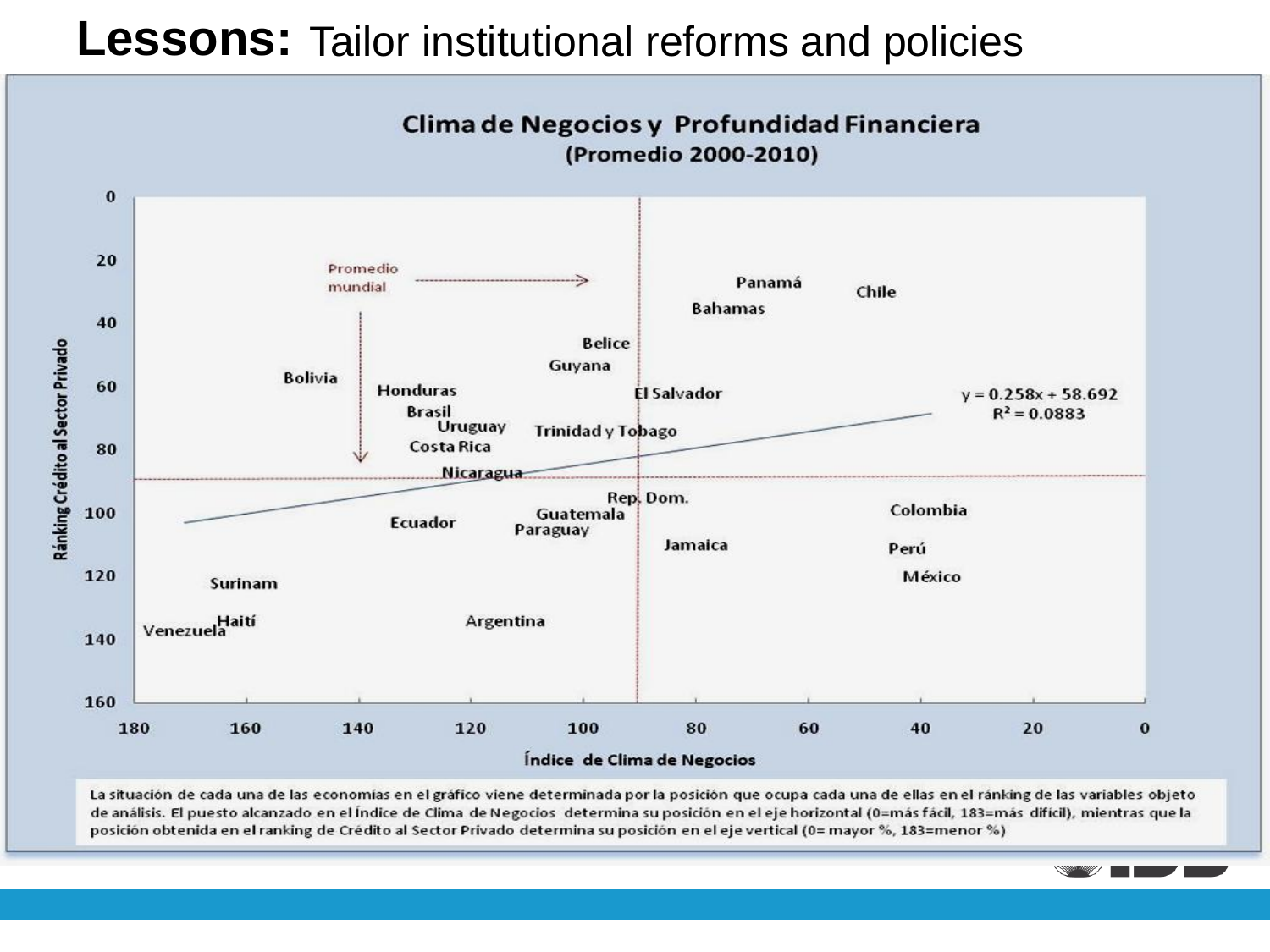## **3 lessons for public support to firms:**

**\*The lack of productive SMEs is a symptom of various** factors, including the large scale presence of informality  $\rightarrow$  reducing informality and supporting SME growth are complementary activities.

❖ Fiscal, financial and productive development policies need to be targeted to the needs of productive firms: especially targeting SMEs in different segments  $\rightarrow$  services, exports, technology.

❖ Improved data is needed to appropriately evaluate both the needs of SMEs and the effectiveness of productive policies.

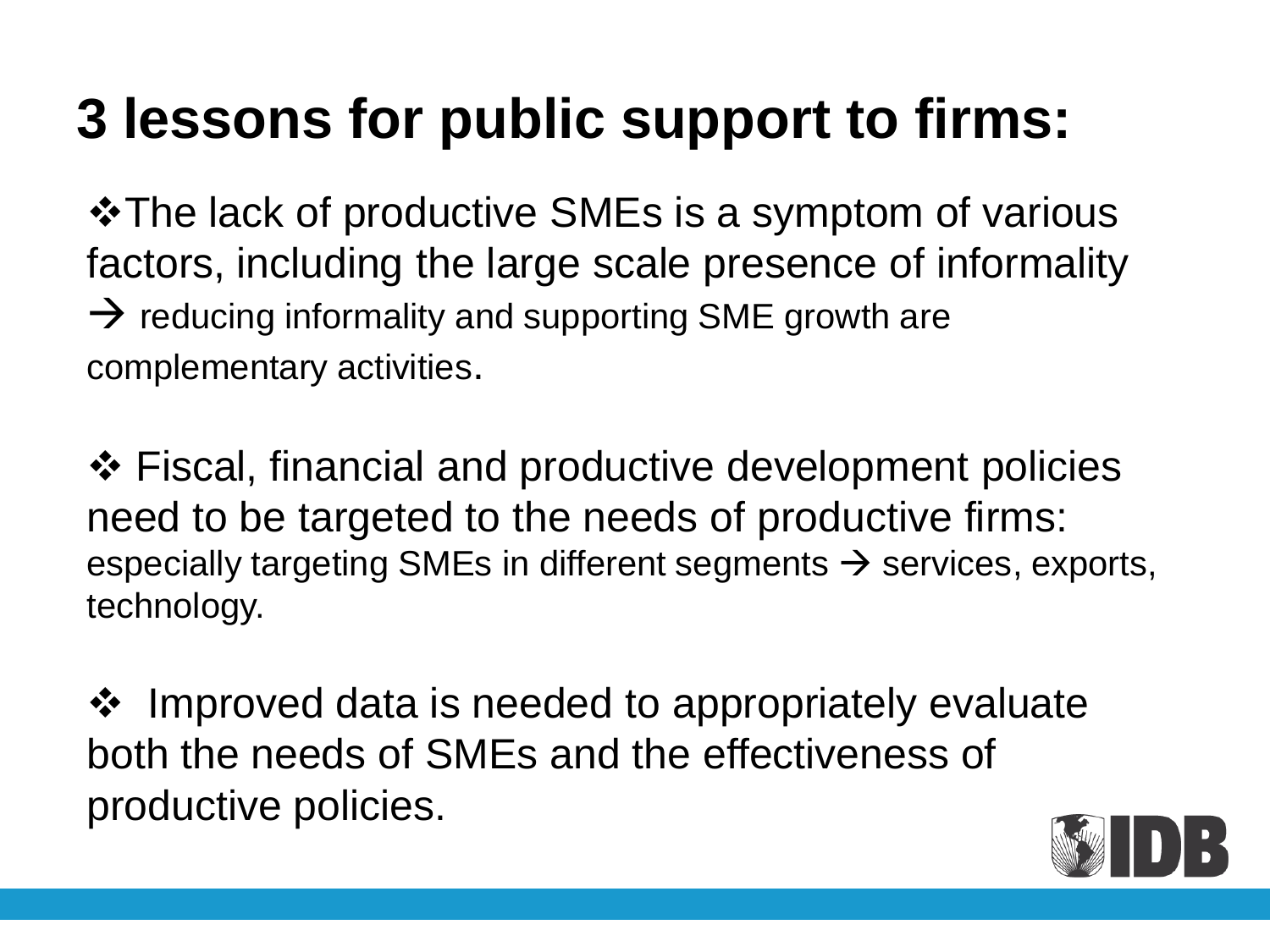

#### Inter-American Development Bank / www.iadb.org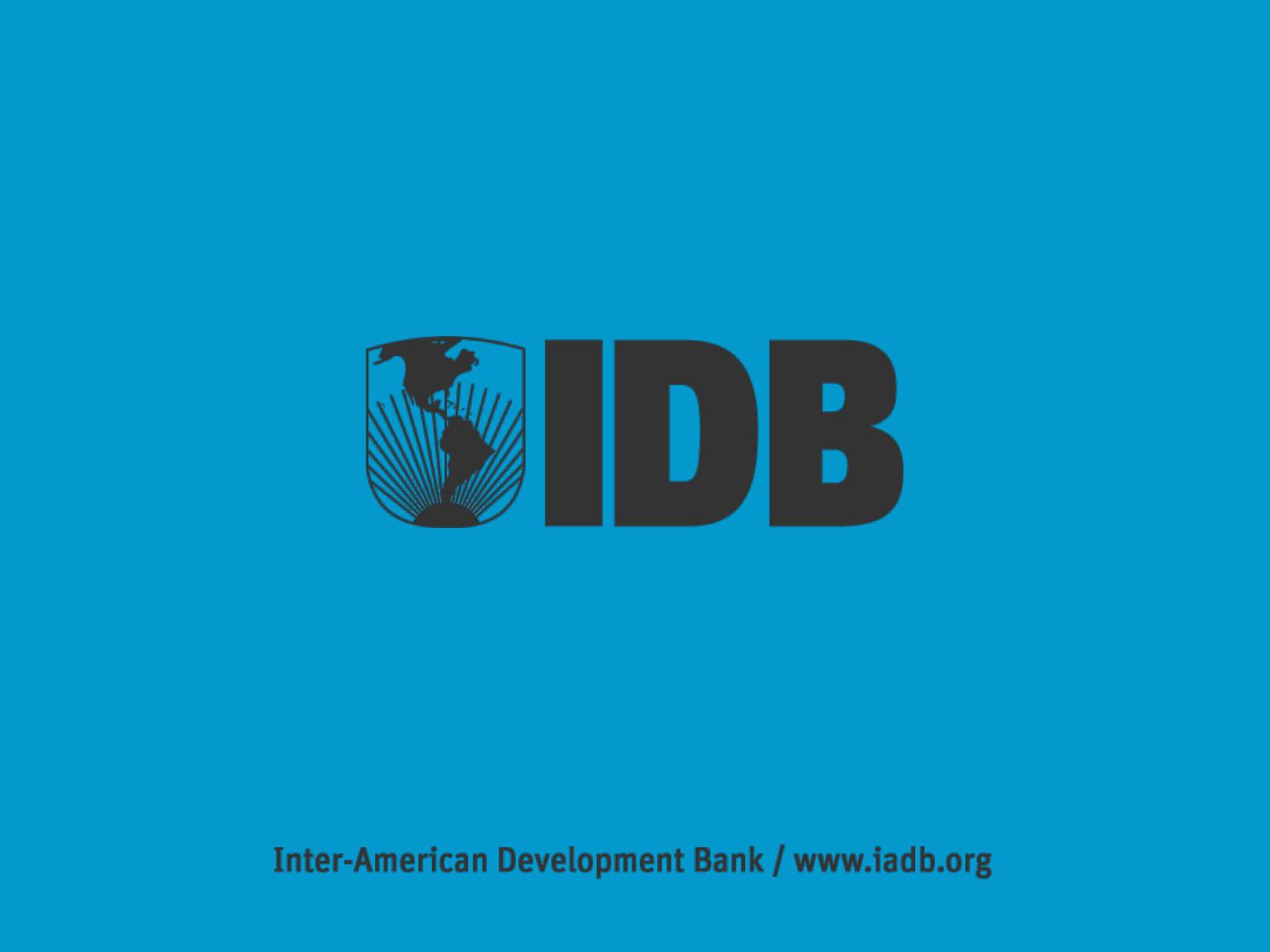### **Target development policies to have greatest impact on productivity**



Distribution of programs by country

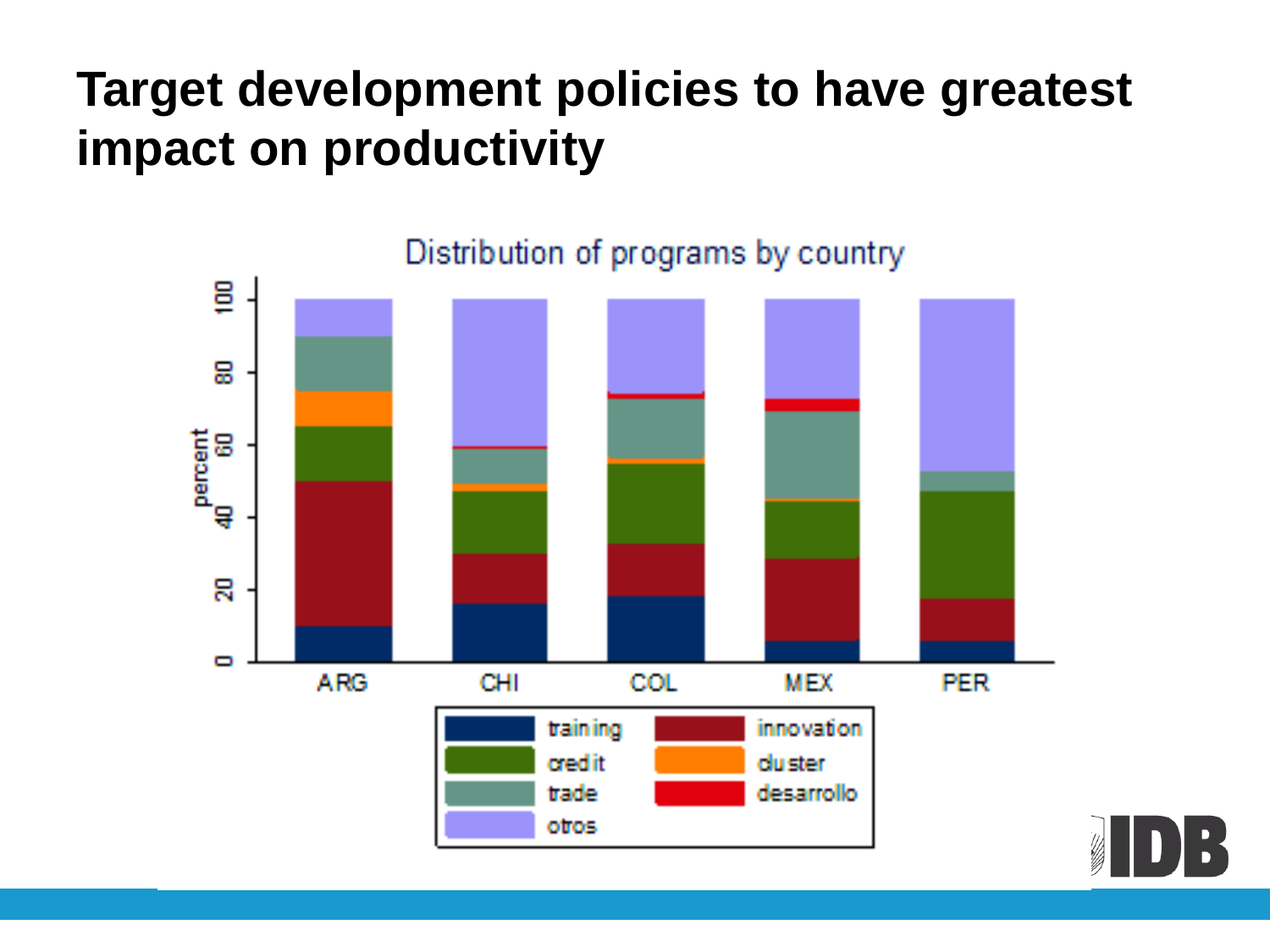#### Growth Policies

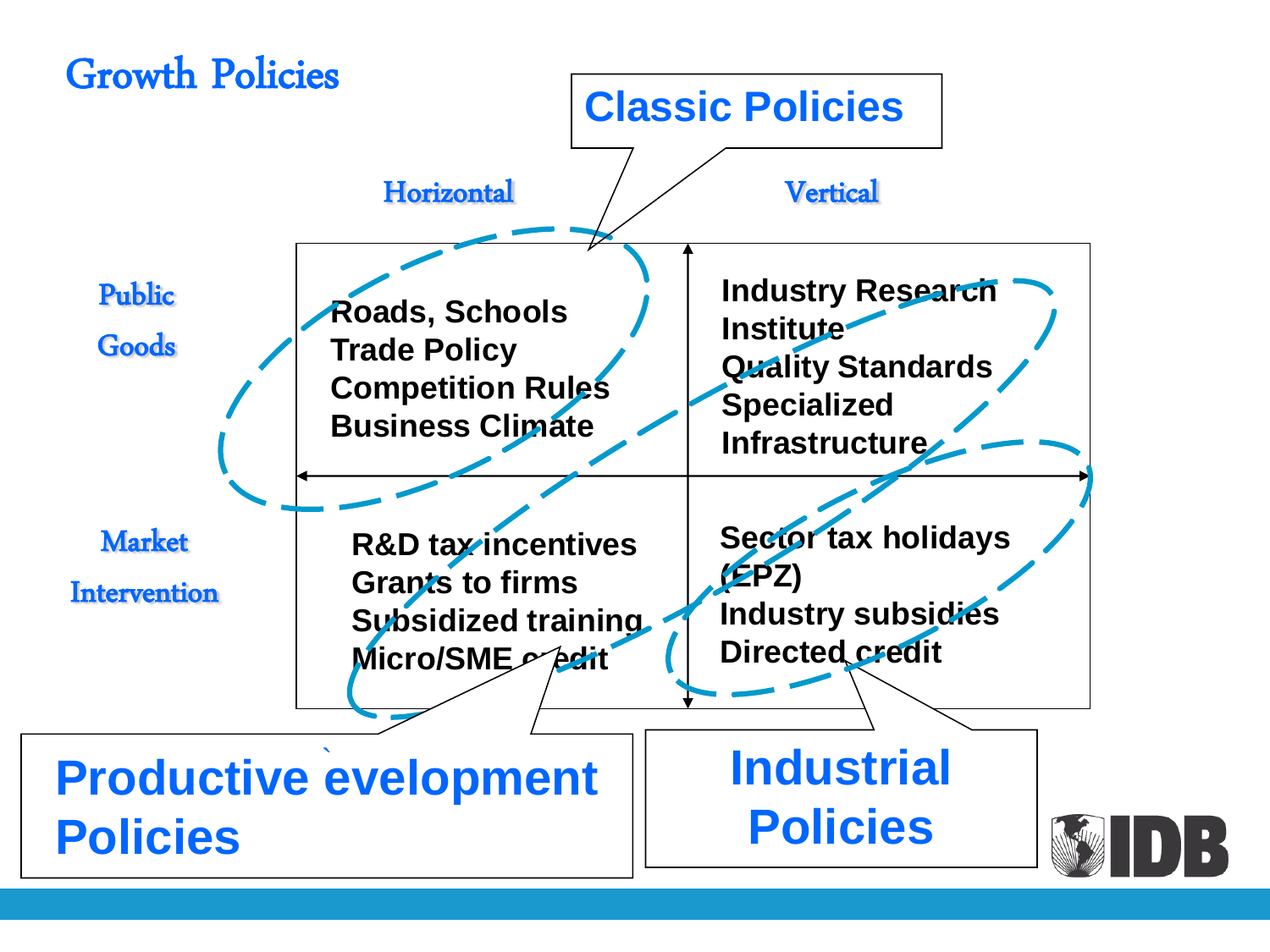### **New Institutional Roles**

- Public Private Dialogue
	- Businesss climate reform
	- Competitiveness Councils
- Public Private Partnerships
	- Case studies
	- Cluster Development Model
- Productive Development Policies







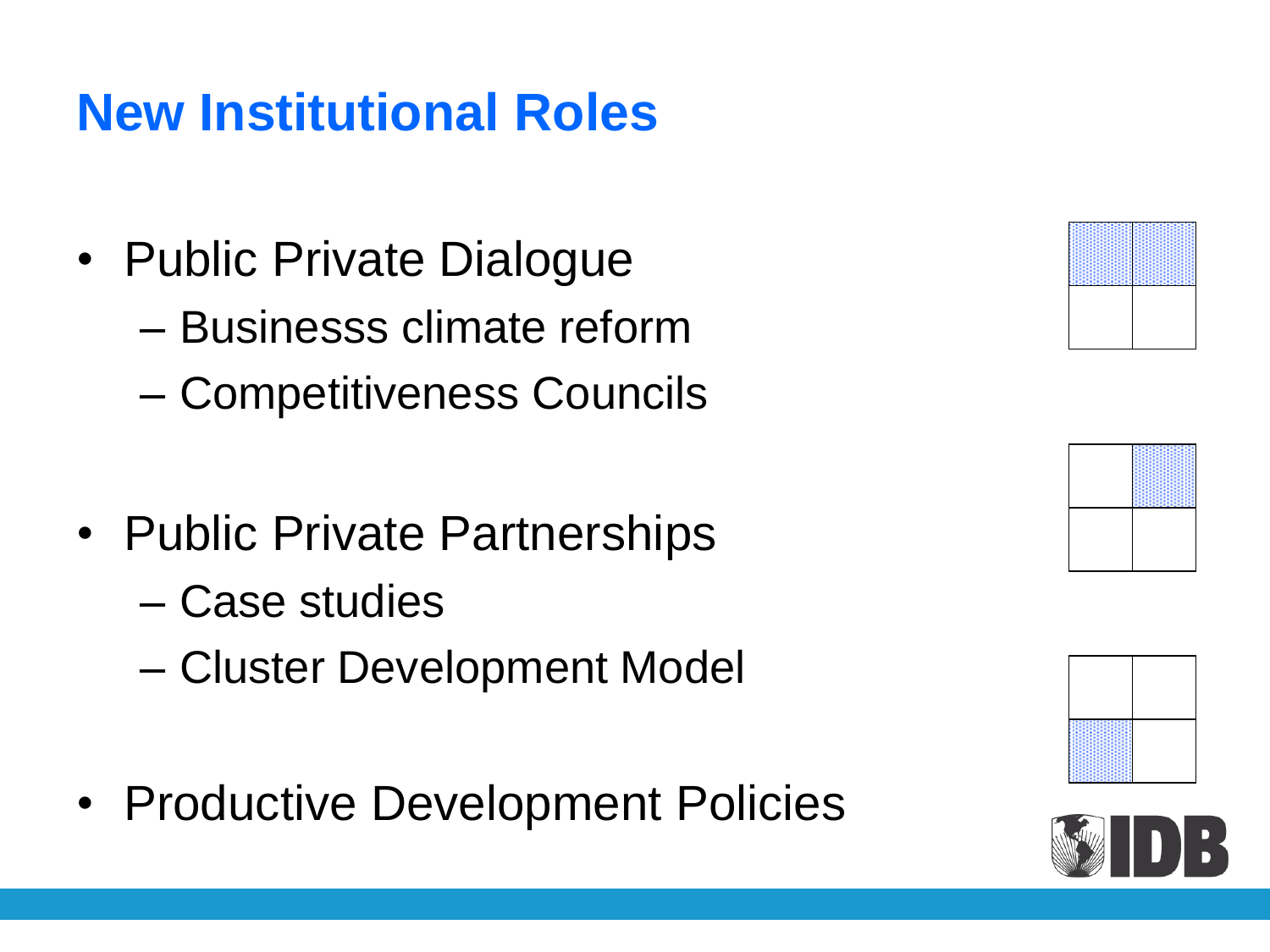## Weak institutional capacity leads to high transactions costs